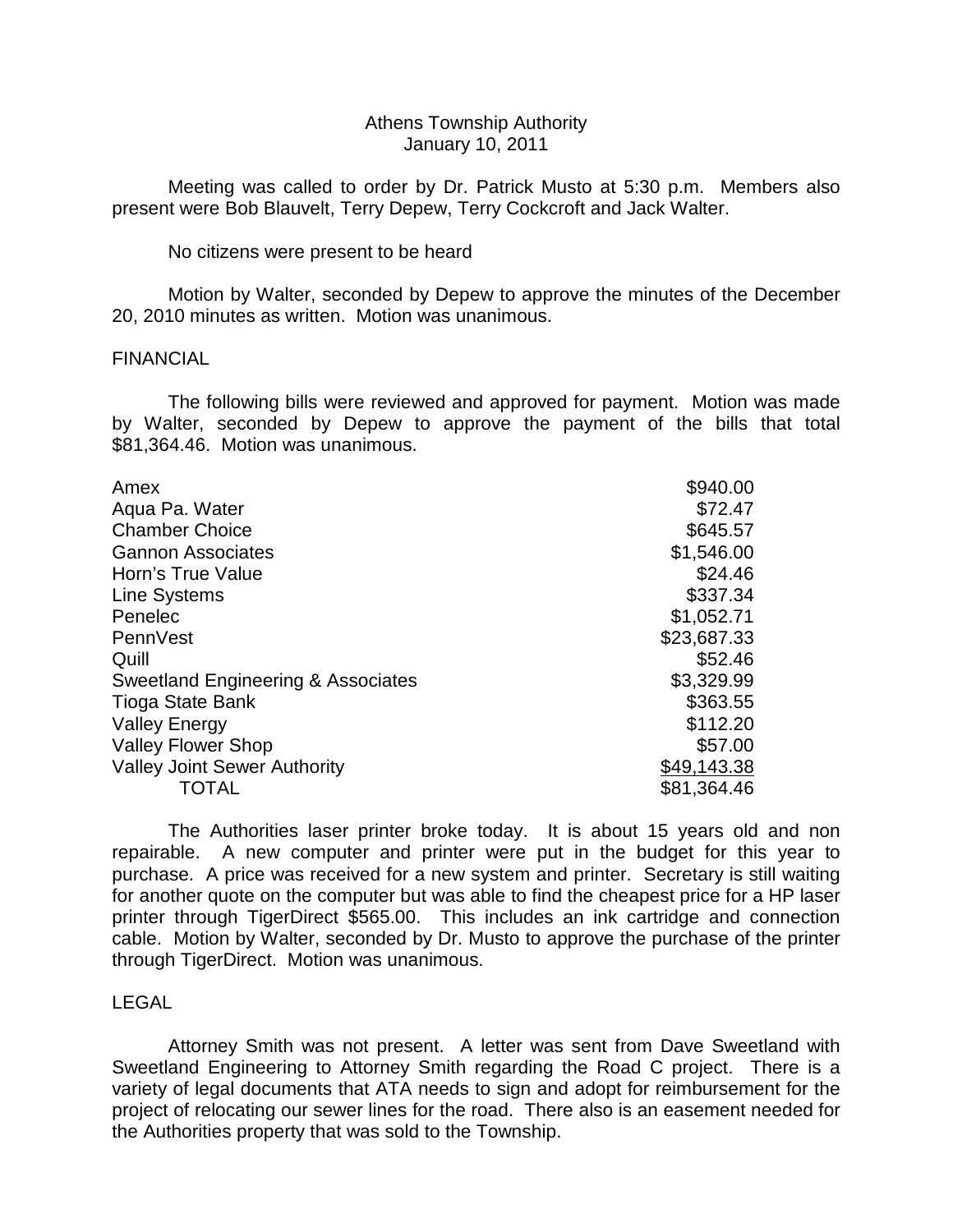Nomac Housing paid their tap in fee of \$37,500.

 Dr. Musto also stated that Mark Lundquist almost has all his information received to set up a meeting with the Supervisors and the Authority.

# OLD BUSINESS

 Gas meter – Blauvelt stated he is contact Tyler Equipment for the gas meter because the company that he was going to buy the meter from back in October only services to the Canton/Troy area, and we would have to take the meter to his area for service if it was needed. He also stated that MSA, which was the type of meter it was, is recalling their meters. He stated he would set up meeting next week with someone from Tyler Equipment.

 Jeff Paul has not returned calls to schedule the repair up to the QEE pump station.

 The generator for the video equipment was to be purchased from Home Depot in Ithaca, but Blauvelt was able to find one cheaper at Tractor Supply, but they didn't have any and received a rain check and Blauvelt stated that it is in, but he has to pick it up.

# OTHER BUSINESS

 An email was received last Friday from Athens Borough asking ATA to check Grace's Restaurant to make sure they are pumping their grease tanks, because they notices more grease then normal in the Longway pump station.

# MAINTENANCE

 Blauvelt stated, for information only, that they have noticed a black oil substances at pump station #6 (Mills Pride) and believed to be maybe from laundry of the Nomac man camp. He stated he doesn't believe it is a problem, just wondering what it is, and if it is harmful to the maintenance personnel.

 Dr. Musto stated he spoke with Dave Sweetland and they have a proposal to ATA for the construction and engineering of a communator at Pump Station #1 for next meeting.

 Meeting recessed into executive session at 6:02 p.m. for personnel matters. Meeting reconvened at 7:14PM. Motion by Walters, seconded by Cockcroft directing the Chairman to send a letter to Mr. Teeter outlining the terms of his 2011 employment agreement. Motion was unanimous. Mr. Cockcroft made a motion to adjourn, seconded by Mr. Walters which was unanimously approved. The meeting was adjourned at 7:20PM.

Respectfully submitted, Valorie L. Huckabee, Øec.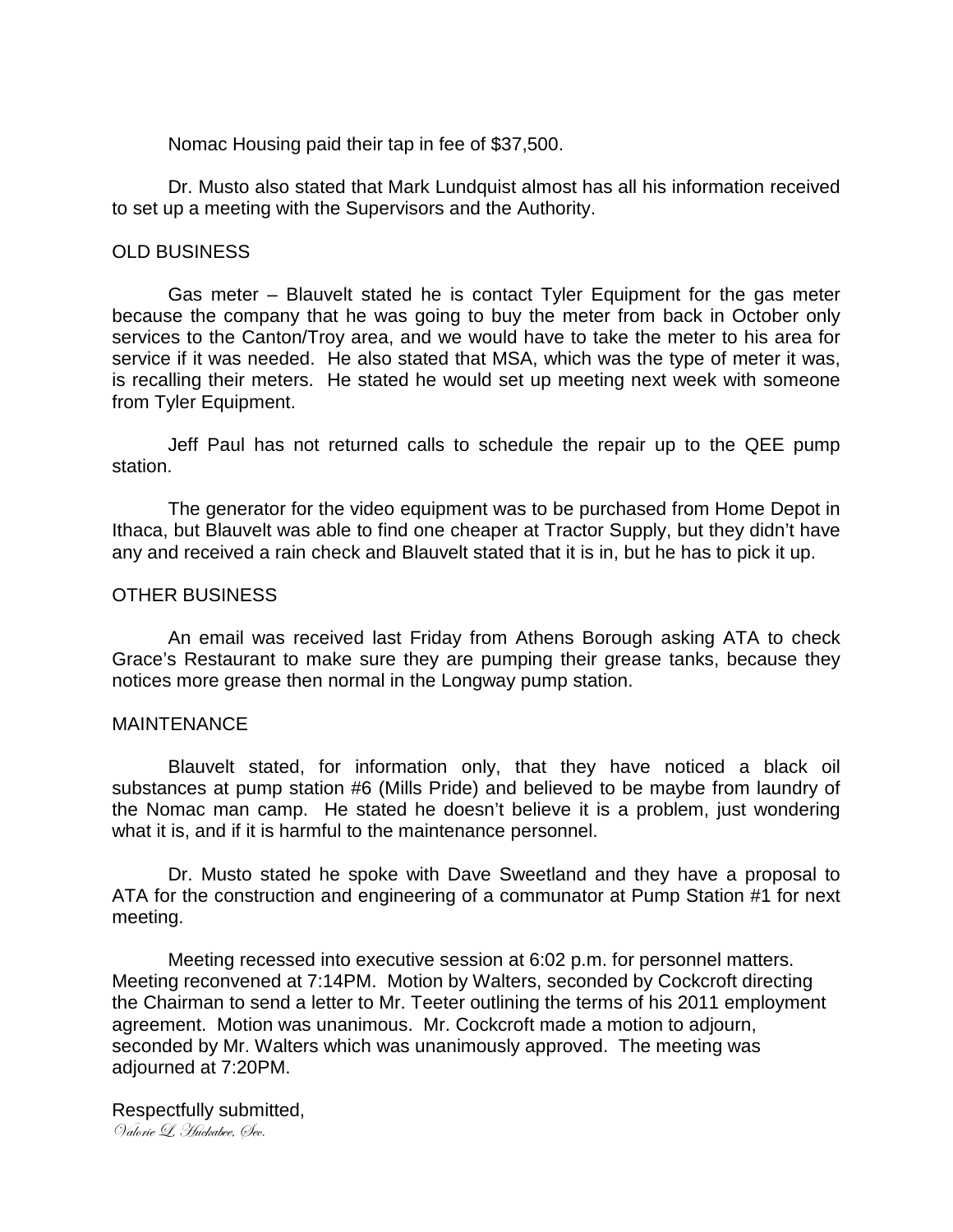## Athens Township Authority February 28, 2011

 Meeting was called to order at 5:30 p.m. by Chairman, Dr. Patrick Musto. Members also present were Jack Walter, Terry Cockcroft and Bob Blauvelt. Also attending was Attorney Mark Smith, employee Al Teeter and wife, and John Belyea of Larsen Design.

 Motion by Cockcroft, seconded by Walter to approve the minutes of the January 10, 2011 meeting as presented. Motion was unanimous.

# FINANCAL

 The following bills were reviewed. Motion by Walter, seconded by Blauvelt to approve the payment of the bills as presented.

| Aqua Pa. Water                                | \$426.81    |
|-----------------------------------------------|-------------|
| Athens Borough Council                        | \$1,454.96  |
| <b>ATA-Lake Macham</b>                        | \$695.50    |
| Austin's excavating                           | \$180.00    |
| C & N Bank                                    | \$38,639.07 |
| <b>Coyne Textile</b>                          | \$201.06    |
| Data Management & Reporting                   | \$188.00    |
| <b>Friedman Electric</b>                      | \$8.79      |
| <b>Gannon Associates</b>                      | \$987.00    |
| Horn's True Value                             | \$8.99      |
| ICC - Chamber Choice                          | \$645.51    |
| Kai Pan Consulting                            | \$85.00     |
| Kingsley Power System                         | \$1,490.00  |
| Line Systems                                  | \$708.50    |
| Niemiec, Smith & Pellinger                    | \$893.00    |
| Pa. One Call Systems, Inc.                    | \$2.55      |
| Penelec                                       | \$2,422.67  |
| PennVest                                      | \$23,687.33 |
| <b>Pitney Bowes</b>                           | \$367.74    |
| South Waverly Borough                         | \$4,591.35  |
| Susquehanna Software, Inc.                    | \$680.00    |
| <b>Sweetland Engineering &amp; Associates</b> | \$5,535.22  |
| The Morning Times                             | \$38.36     |
| The UPS Store                                 | \$8.12      |
| <b>TigerDirect</b>                            | \$563.19    |
| Valley Energy                                 | \$702.64    |
| Valley Joint Sewer Authority                  | \$480.00    |
| TOTAL                                         | \$85,691.36 |

 Secretary Huckabee presented 2 quotes for a new computer system. Kai Pan Consulting is an onsite service, Dell computer, monitor and software, set-up and clone old system to new for \$1,304.00. TigerDirect is HP Compaq, smaller system, no on site service and no cloning old system for 1,025.95 – Kai Pan can clone old to new for \$255.00 making quote \$1,280.95. Motion by Blauvelt, seconded by Walter to approve the purchase of the new computer system through Kai Pan Consulting. Motion was unanimous.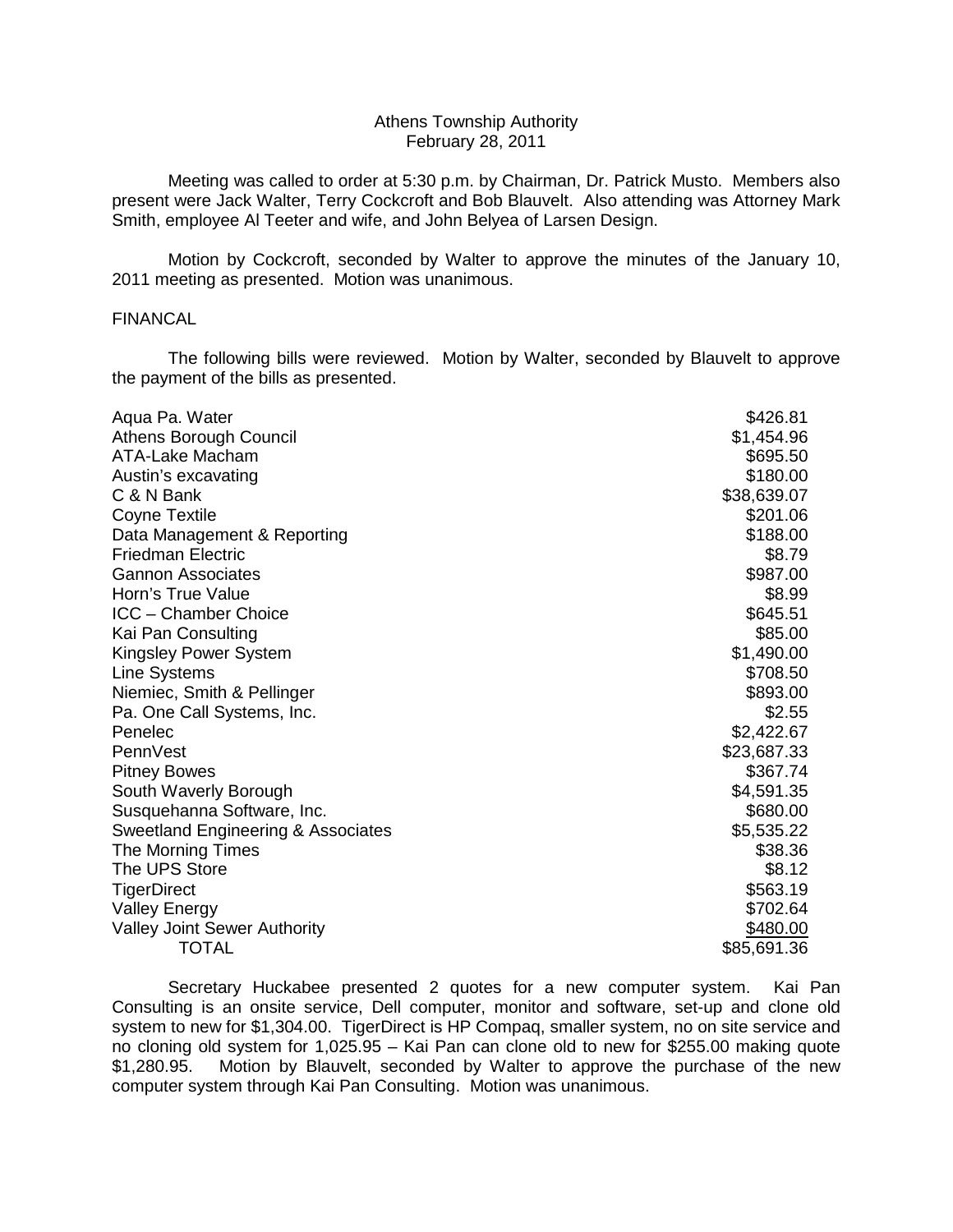Pump station #1 has a pump that is receiving a pump seal failure alarm. The pump is still running, but there is not a spare pump to replace. Cost of a new 15 HP Myers pump is \$6,152. When the new one is received, the old one will be sent out for repair and that will be become a spare for the station. Motion by Walter, seconded by Blauvelt to purchase the new spare pump for \$6,152.00. Motion was unanimous.

# ENGINEERING

 The review of proposed Chesapeake Athens Office Complex was completed by Sweetland Engineering that was submitted on 2/9/11. The following items will need changed and resubmitted to ATA for further review.

SEA reviewed the capacity chart of the Wilawana service area to pump station #6. It appears that you have approved significantly more EDU's than are presently being used. Once these flows come on line the pump station will be very near capacity. I believe it is in your best interest for us to verify what has been promised and advise accordingly. The Authority needs to come up with a policy on reserving EDU's and how future expansion of your system will be funded.

Sweetland Engineering has performed an initial review of the proposed Chesapeake Athens Office Complex that will connect to the Athens Township Authority (ATA) Sanitary Collection System. The plans submitted are Land Development Plans, and were prepared by Larson Design Group last revised 2/09/2011. We have the following comments:

 1. It is unclear weather the proposed 8" sanitary sewer mains and fiberglass pump station are to remain in private ownership. The title of the plans "Sanitary Sewer Addition to Athens Township Authority from Chesapeake Athens Office Complex" would seem to indicate they want it to be public. Sweetland Engineering would not recommend the Authority take over the system. This system is only to serve this development.

- 2. Plans should be dated.
- 3. Plan Sheet S-1, Sewer Plan and Profile Phase 1
	- Lateral Stationing needs corrected
	- CHK-12-1 Stationing needs corrected; stationing should be 0+00 at manhole CHK-12-1 and run upgrade as the main line does.
- 4. Plan Sheet S-2, Sewer Plan and Profile Phase 2
	- Lateral Stationing needs corrected
- 5. Plan Sheet S-3, Sewer Plan and Profile Phase 3 & 4
	- Lateral stationing needs corrected
	- CHK 1-1 stationing needs corrected
	- CHK 1-1 invert -0.33 needs removed
- 6. Plan Sheet S-4, Sewer Plan and Profile Force Main

• Has permission been given for the proposed 2" force main to utilize Athens Township Authorities easement?

- Force main to be a minimum of 4' depth
- Existing water line and force main profile to be shown on plan.
- Existing manhole station and invert of force main to be shown
- Note on plan: Difference should be Distance.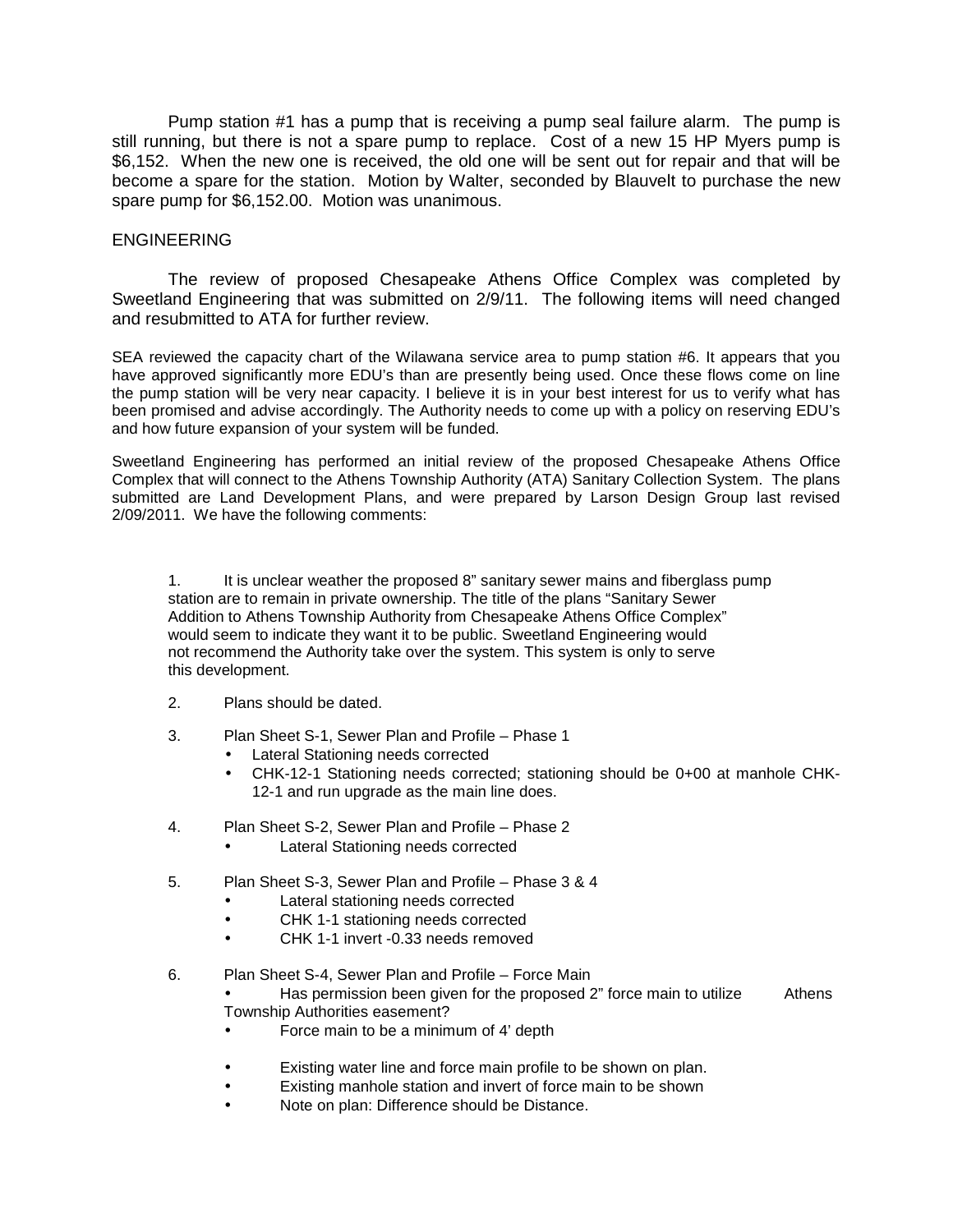- Should there be an air release at the high point in the system.
- Existing manhole to be numbered utilizing Athens Township Authorities numbers.
- Detail required for connection to existing manhole.
- 7. Plan Sheet S-5, Sewer Plan and Profile Phase 1 & 2 Laterals
	- Lateral Stationing to be corrected.
- 8. Plan Sheet S-6, Sewer Plan and Profile Phase 3 & 4 Laterals
	- Lateral Stationing to be corrected.
- 9. Plan Sheet S-8, Main Details

Project Narrative; second paragraph  $8<sup>th</sup>$  line. Should be 6" force main not 4" force main.

• Detail #3 Sanitary Clean Out, Solvent weld note should be removed, no glued joints below grade.

• Detail #4 Sanitary Sewer Manhole Frame and Cover; should be 30" opening not 24".

 John Belyea of Larsen Design stated he assumes ATA will take ownership of pump station, sewer line and forcemain. They are also requesting to place the force main in the easement area of our sewer force main and water line. It is a 30' easement. The easement paper work needs to be reviewed to see if this can be allowed. Larsen will make the changes and resubmit. A letter will be written to Larsen stating ATA will not take ownership of pump station and sewer line and will not be responsible for sewer line in easement area if allowed.

 SEA sent a letter to Chairman Musto regarding Road C. They have completed the design for the both the relocated gravity sewer and force main systems. Plans were prepared in accordance with PennDOT design manual 3 drawing standards. SEA prepared construction specifications in accordance with PennDOT publication 408 and extracted material quantities for the design drawings. The design drawings construction specifications and material quantities were provided to Larson Group on Feb. 14, 2011. PennDot will review drawings and provide comments.

They also provided easement and deed documentation of record to Attorney Smith office for his review. SEA believes with the deed and easements, ATA can construct the relocated sewer lines without having to obtain additional easements or property. The letter received was given to Secretary Huckabee for the office file.

 A proposal from SEA for the design of communator for pump station #1 was received. Quote for engineering is about \$13,810.00. Total estimated price for entire project is \$86,000. Motion by Walter, seconded by Cockcroft to approve the contract with Sweetland Engineering for the communator project. Motion was unanimous.

# LEGAL

 Attorney Smith reported on a few collection accounts. We filed on the judgment with Heath Lee and will start garnishment on the bank accounts. Kay Bennett promised to pay \$50 a month and paid \$100 in December for November and December. Nothing for January or February. Attorney Smith will write her a letter and see if she will react. Brian Butville is paying the \$150 a month but is not paying the current sewer fee of \$130.00. Attorney Smith will write him a letter also. David Bunt paid, but still has not connected. A letter will be written to him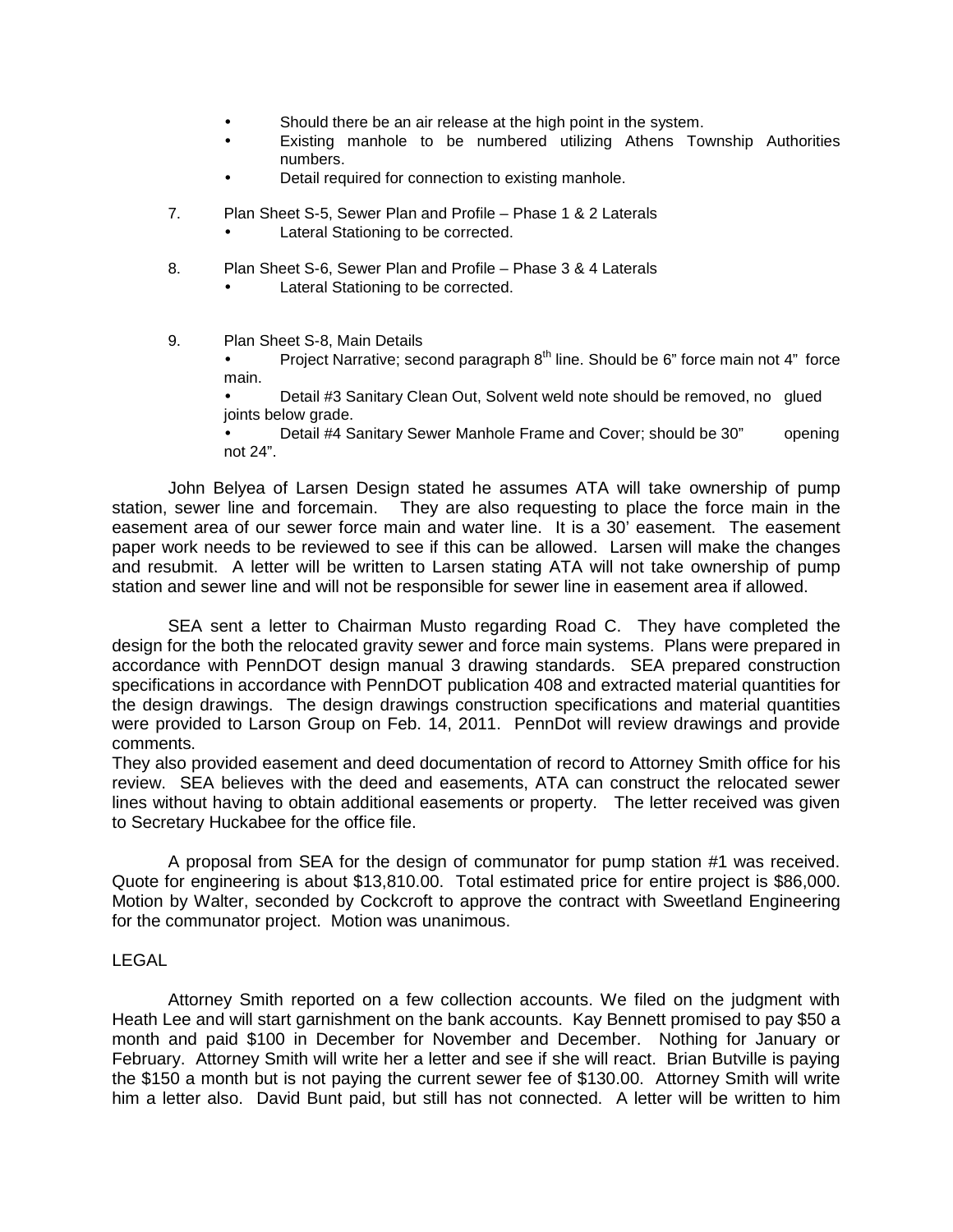asking for the information of his contractor to connect the sewer. The sheriff sale on his property has been delayed till April.

 The refinancing of our loans is still being worked on by Mark Lindquist. He has tried to set up meeting with Athens Township Supervisors but with the weather recently, he has not been able to make the appointments.

 A right of way agreement with Appalachia Midstream Services, LLC. was received with the revisions requested by Attorney Smith. They will pay \$100 sign option and if they construct a pipeline we will be paid \$6,500 per acre of disturbed ground. Motion by Blauvelt, seconded by Walter to approve the agreement with Appalachia Midstream Services. Motion was unanimous.

 A letter was received from Athens Borough regarding the pump station agreement. A meeting will be held with Bob Blauvelt and Dr. Muston and Attorney Smith on Wednesday the 9<sup>th</sup> after 12:30 sometime to review their answers and requests.

# OTHER BUSINESS

 A letter was received from Aqua Pa. Water regarding installation and testing of the backflow prevention devices. Bob Blauvelt will contact the water company to find out why we have to install these at 2 of our pump stations.

 Meeting recessed into executive session for personnel reason at 6:40 p.m. Meeting reconvened at 7:47 p.m. Motion by Cockcroft, seconded by Blauvelt to have a special meeting on Monday, March 7, 2011 at 5:30 p.m. to finalize the employment agreement for Alston Teeter. No further business, meeting adjourned at 7:49 p.m.

Respectfully submitted, Valorie L. Huckabee **Secretary**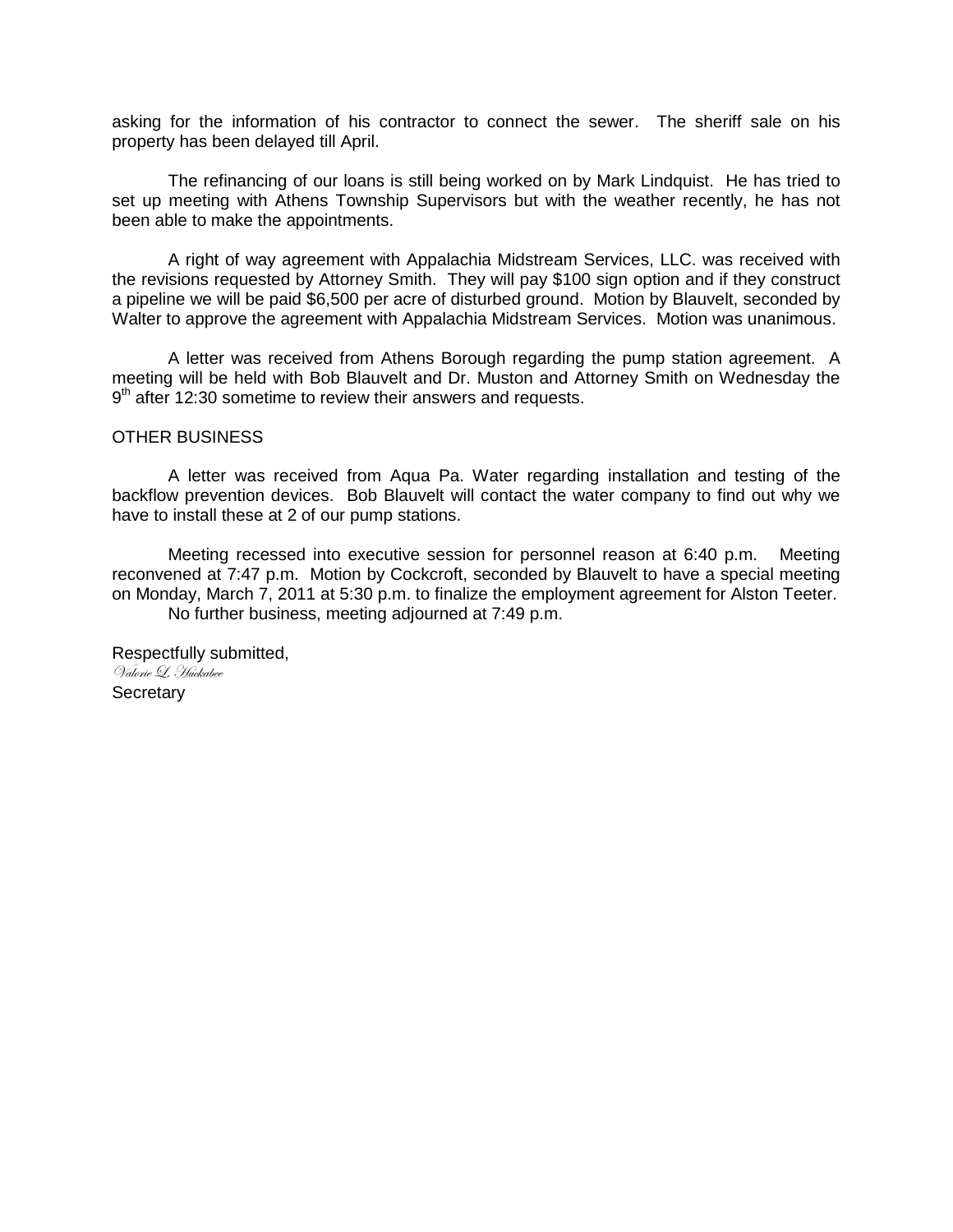# Athens Township Authority

# March 7, 2011

 Meeting was called to order by Chairman, Dr. Patrick Musto at 5:30 p.m. Members also present were Terry Cockcroft, Jack Walter and Bob Blauvelt.

 Meeting recessed into executive session at 5:31 p.m. for personnel issues. Meeting reconvened at 6:31 p.m.

 Motion by Walter, seconded by Musto to withdraw contract offer to Mr. Al Teeter and hire Mr. Bob Blauvelt, full time, at his current wage rate effective March 25, 2011. Vote was called. Walters- yes, Cockcroft – no, Musto – yes and Blauvelt – abstain.

Motion by Walter, seconded by Blauvelt to adjourn meeting at 6:35 p.m.

Respectfully submitted,

Chairman Dr. Patrick Musto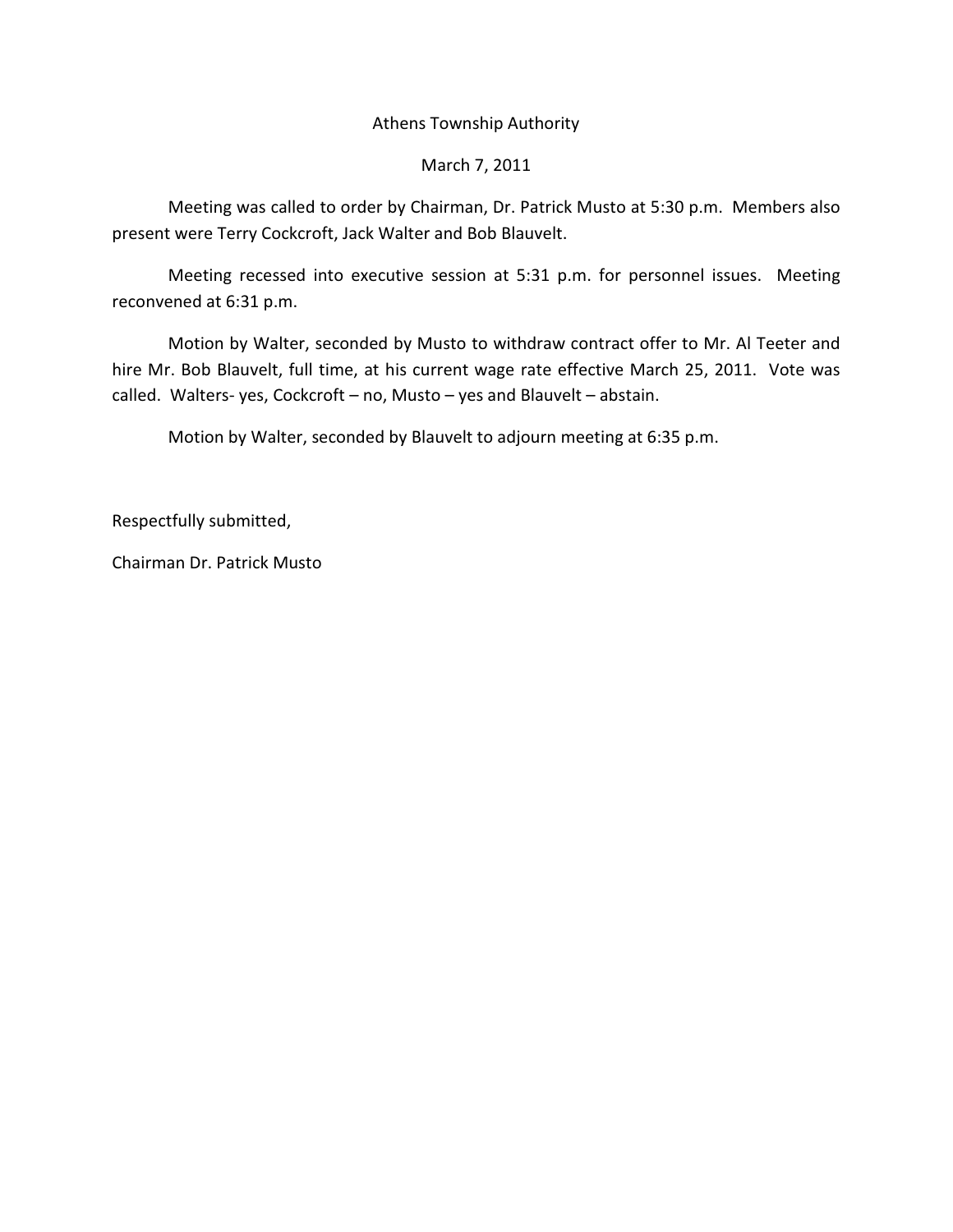# 3/21/11

 Meeting was called to order by Chairman, Dr. Patrick Musto at 5:30 p.m. Members present were Bob Blauvelt, Terry Cockcroft, Terry Depew, and Jack Walter. Guests were Vincent Desisti, Attorney Melissa Keefe, John Belyea with Larsen Design, Bill Cotton of Athens Borough Council, Christine Vough and Mark Lindquist.

# CITIZENS

 Attorney Keefe state Mr. Desisti owns trailer court on Elmira Street with 37 lots. In the early 1990's, Desisti paid \$600 for each of the 37 lots for tap in fees. About 4 years late he disconnected 6 lots from the sewer by capping the pipe above ground, nothing was done underground and no pipes were removed. Mr. Desisti is requesting permission to re-connect the six lots to the sewer as the lots are rented, without paying any further tap in fees. Desisti paid for 10 disconnect in March of 2007. The court is being charged for 27 EDU's. Desisti stated he would connect all 10 at one time so we get all 10 EDU's at once. ATA rule is if you disconnect, you have to pay the current tap in fee to reconnect, which is \$1,500. Cockcroft stated we need the EDU's. Discussion followed. Motion by Blauvelt, seconded by Depew to adopt resolution for these conditions. If someone wants to reconnect they have to pay 50% of the original tap in fee per EDU. Motion was unanimous.

 John Belyea of Larsen Design presented a new diagram of the sewer location for Chesapeake Northeast Training facility located on the airport property land. The line will still continue to be place in the original north easement of the property, but flow into the manhole located on Lamoka Road, that the Nomac housing facility discharges into. Phase 1 of the development will be gravity and then the other 3 phases will use individual grinder pump systems, connected to a main line that will then discharge into the gravity manhole of Phase 1. Larsen requested the Authority to sign the DEP module 3 paperwork. The same amount of EDU'S will stay the same as previously requested, 33. Cockcroft stated to Larsen that ATA will not and does not accept any storm water of any kind and also no floor drains can be installed into the line. Motion was made by Walter, seconded by Cockcroft to authorize Dr. Musto to sign the Sewage Module 3 for 33 EDU'S, guaranteed for 3 years at which time Chesapeake with have to pay a Reservation Capacity Fee for the any unused EDU's if the entire development isn't built yet. Motion was unanimous.

 Bill Cotton of Athens Borough attended the meeting regarding a massive amount of flow that came from Greenes Landing on the  $9<sup>th</sup>$  and  $10<sup>th</sup>$  of March. Also, Cotton wanted to know, who runs the show, who do they contact. Cotton stated that Athens Borough has a smoke machine that they used and found a lot of I & I problems. Cotton offered it the Authority for their use to help find the problems in Greenes Landing area. Also, Cotton stated there is a some grease coming from our line, which he thought was coming from The Barge and Tioga Point, but he was told neither are connected the sewer line, so it would not come from them.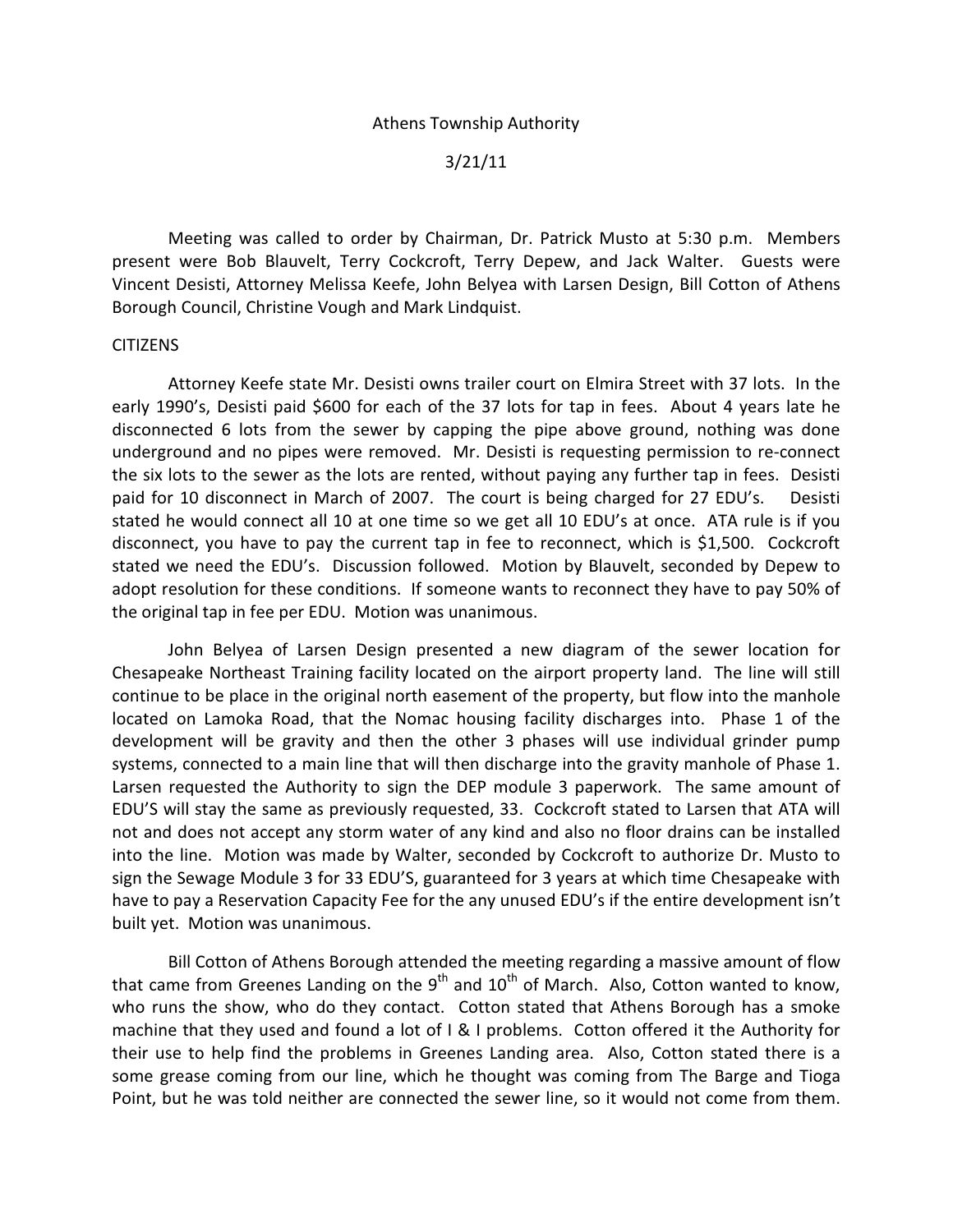Mott's Restaurant will have to be looked into for the grease situation. Cotton stated also during the time of the water problem, Austin's was pumping the truck into the manhole prior to the plant, which is in Athens Borough and no one was contacted for permission, nor any safety equipment was put up for the area they were pumping into. Cotton also stated they have asked for flow charts and not received any. Huckabee stated she was not given permission to give them out and also stated that today ATA received a formal, Right to Know request from Mr. Hal Smith for the flow chart of March 11 to the  $17<sup>th</sup>$ . Cotton stated that the Longway pump station is going to have to be cleaned because the grease problem again. Cockcroft stated we will check out side to see what has gone on with Grace's and Beeman's. Cotton thanked the board for our time and left the meeting. Huckabee stated she has not received any flow charts since January 11, 2011. Blauvelt said he has them in his truck and will turn them in.

 Mark Lindquist was present to update us on the refinancing of our bonds. By refinancing, ATA should hopefully not have to raise rates when the VJSA bond comes into effect and our debt would be paid off in 20 years. Lindquist stated he would have exact figures next meeting and just needed our blessing to continue.  $1<sup>st</sup>$  Citizens Bank and Citizens & Northern will be the leaders. ATA is looking at about 2,150,000 for refinancing. Motions by Walter, seconded by Cockcroft to have Mark Lindquist continue with the refinancing. Motion was unanimous.

# **MINUTES**

 The minutes of March 7, 2011 was reviewed. Cockcroft stated the board had discussed different items, like pay, holidays, insurance, and benefits for the full time employee. Dr. Musto stated it was done in executive session. Motion by Depew, seconded by Walter to approve the minutes of the March 7, 2011 meetings as presented by Dr. Patrick Musto. Motion was unanimous. The February 28, 2011 minutes were reviewed. Motion by Blauvelt, seconded by Depew, to approve the minutes as presented. Motion was unanimous.

#### FINANCIAL

 The following bills were presented for payment. Cockcroft spoke about the payroll that had been submitted. He stated the payroll time sheets need some more detail as to the work being doing. Cockcroft asked for an executive session. Meeting recessed into executive session at 6:40 p.m. for personnel matters. Meeting reconvened at 7:08 p.m. Motion by Walter, seconded by Depew to approve the payment of the bills as presented. Motion was unanimous.

| Aqua Pa. Water Co.            | \$210.46   |
|-------------------------------|------------|
| <b>Austin's Excavating</b>    | \$270.00   |
| <b>Coyne Textile Services</b> | \$89.36    |
| <b>Gannon Associates</b>      | \$851.00   |
| Kai Pan Consulting            | \$1,466.94 |
| <b>Kinsley Power Systems</b>  | \$554.00   |
| Niemiec, Smith & Pellinger    | \$372.00   |
| Pa. One Call Systems, Inc.    | \$2.55     |
| Penelec                       | \$1,875.36 |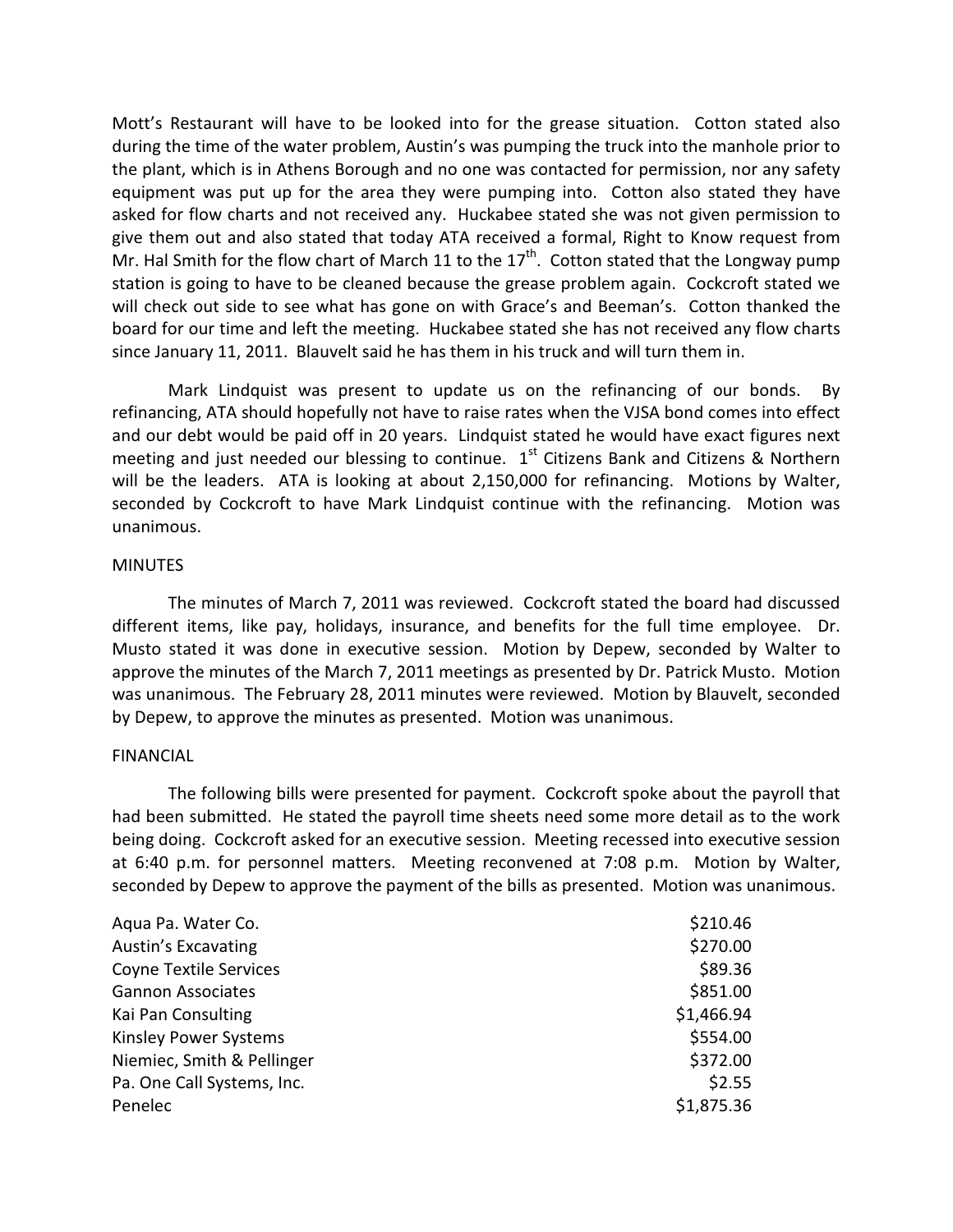| PennVest              | \$23,687.33 |
|-----------------------|-------------|
| South Waverly Borough | \$63.89     |
| The UPS Store         | \$8.45      |
| <b>Valley Energy</b>  | \$370.65    |
| <b>TOTAL</b>          | \$29,821.99 |

#### OPERATOR'S REPORT

 Blauvelt reported that he spoke with Joe Rosati on Friday regarding install the new pump at P. S.#1. He stated he would get back with Blauvelt on a time to install it. Blauvelt stated the video camera system is in the garage at the Valley Joint Sewer Authority for storage. He also stated the new pump was delivered down there. He will go down and have them load it on his truck when Rosati is available to install it. Blauvelt stated that Al Teeter turned in all things for the Authority. Huckabee asked about the condition of the McDuffee Street pump station and if Rosati was done with the work there. Blauvelt stated the grand fault burnt out and Rosati by-passed it and said it isn't needed anyway. P. S. #6, by Camco, leaks and Blauvelt stated he has names of 2 companies to fix them that he can contact. A list of unfinished items was asked about to be updated. The generator that was approved to be purchase in October 2010 for the Video Equipment hasn't been purchased yet, but he said Tractor Supply has it and just needs to be picked up and purchased. The Gas Meter that was supposed to be purchased back in October, Blauvelt is going to contact a company in Elmira about one. The one approved last year, he states is not legal anymore. Blauvelt called Myers Lock Smith 3 times today for the padlocks that were ordered last summer from Myers Lock Smith. The locks were to be keyed to the exact locks we have now. When received, we will put them on the video camera doors and give Dr. Musto his back that he purchased. The as built drawings for CVS that was given to Blauvelt still needs copied and a set turned into the office. Blauvelt stated he will take them to UPS Store and have them copied. Cockcroft stated while they were out looking at a water problem that a resident stated ATA created when the sewer line was placed across the airport property and 3 manholes on the east side of the pump station is in a ditch and water is running over top of them. Musto will contact Sweetland to have them look at them to see what we can do to raise them.

 Musto stated he will get with Blauvelt sometime next week to come up with a contact for his employment. Musto asked how soon before we can do something in Greenes Landing to find the I & I problems. Blauvelt said he can't answer that, maybe ask Athens Borough for some help with the smoke machine. Cockcroft stated try Hickory Heights first.

#### LEGAL

 Attorney Smith and Dr. Musto met to review the comments of the Athens Borough comments for the agreement between them and ATA. Smith has the list narrowed down and wrote Athens Borough back with the revisions. ATA has a judgment against Health Lee and Attorney Smith wrote the banks and is waiting for their responds to garnish and freeze the any bank accounts of Lee's. The Bennett collection is paid in full.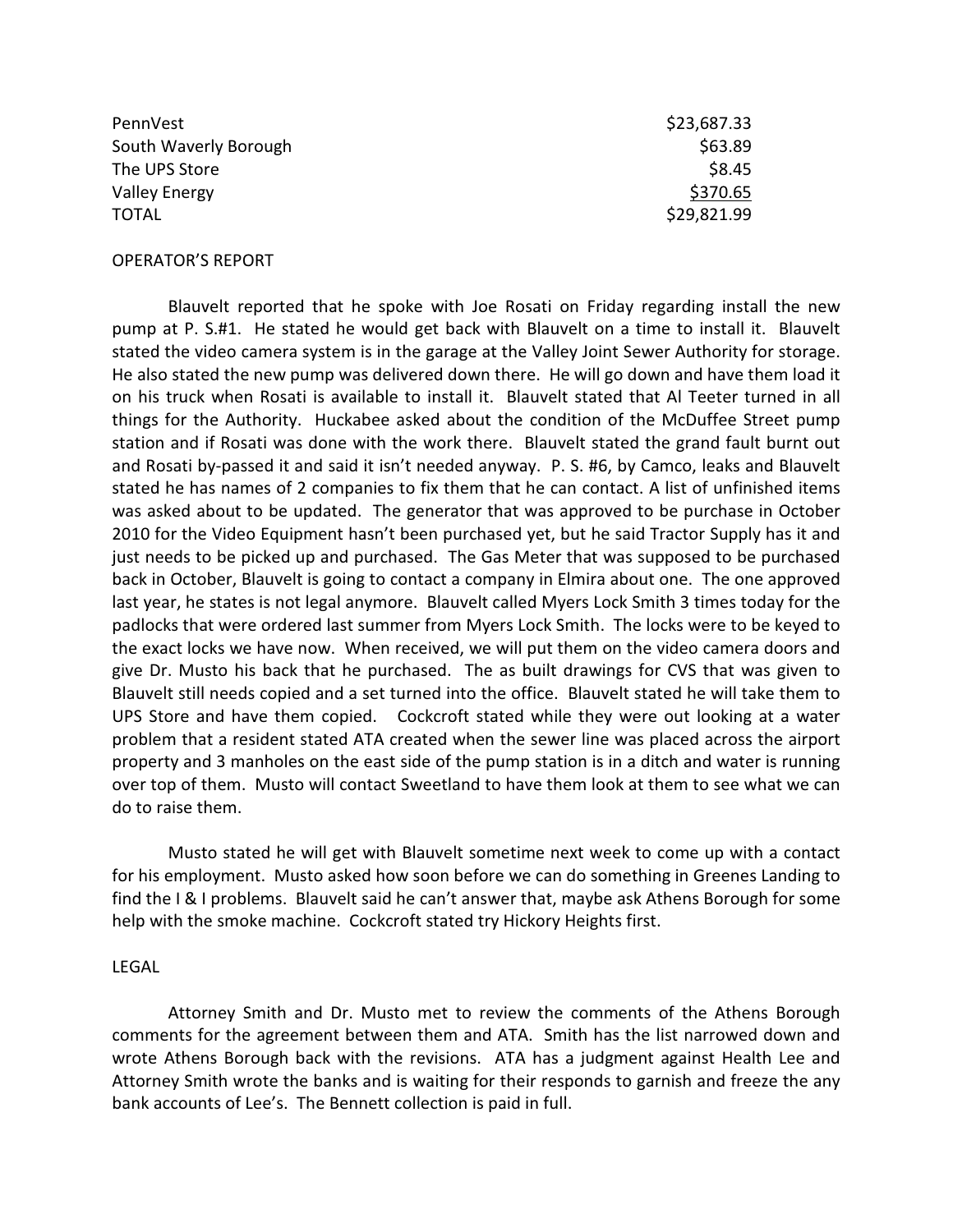# OTHER BUSINESS

 A letter was received from Assist. Zoning Office for Athens Township stating that ATA has to put a number on the Old Tioga Pump Station. We will place it on the fence to the building, as we cannot get in fence right now.

 On Teeter's last payroll, he wrote down the vacation, sick and personnel days for 2011 to be paid. Dr. Musto told Huckabee to process the hours worked and ATA would have to discuss the rest at this meeting. Teeter stated he would have 120 hours vacation, 32 personal hours and 48 sick hours. Discussion followed. Motion by Cockcroft, seconded by Walter to prorate for  $1<sup>st</sup>$  quarter, 2011 and have him sign a release of all claims against the Authority. Motion was unanimous. Attorney Smith was instructed to write up the release so he can sign it when the check is done. Vote was carried with Blauvelt abstaining. Blauvelt signed a Conflict of Interest Abstention memorandum stating "conflict of interest" as his reason.

 No further business, motion was made by Cockcroft, seconded by Depew to adjourn meeting at 8:05 p.m.

Respectfully submitted, Valorie L. Huckabee **Secretary**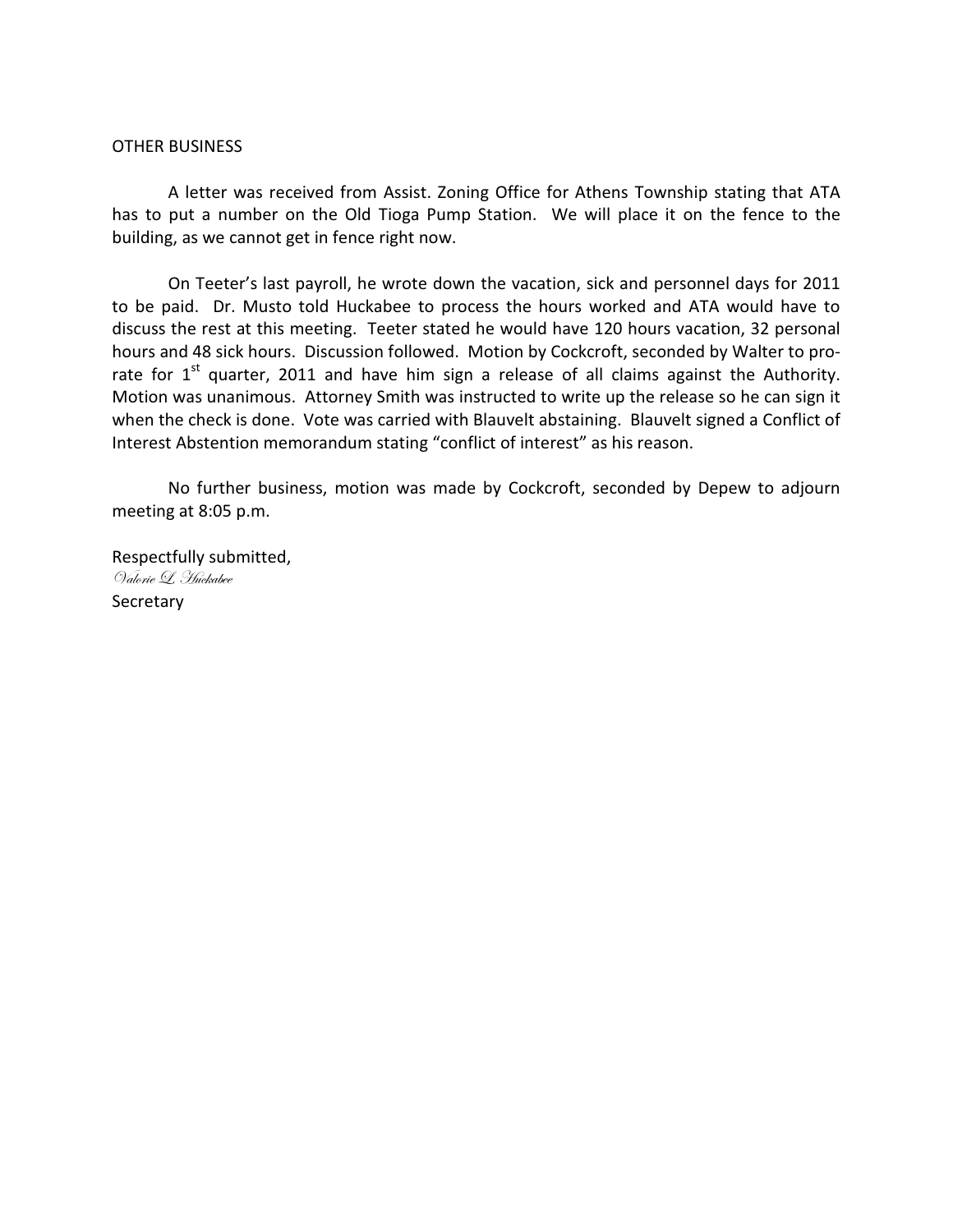# CONFLICT OF INTEREST

#### ABSTENTION MEMORANDUM

TO: ATA Secretary

FROM:  $B_{\epsilon}bB$  *Auve*  $H$  board member DATE:  $3/z_1/u$ 

Pursuant to Pennsylvania "Public Official and Employee Ethics Law" I hereby declare that I am required to abstain regarding the following issue/motion:

ayment of Jacation, Sicil + personnel

My conflict/reason for abstaining is as follows:

rowflicted interest.

Signature of board member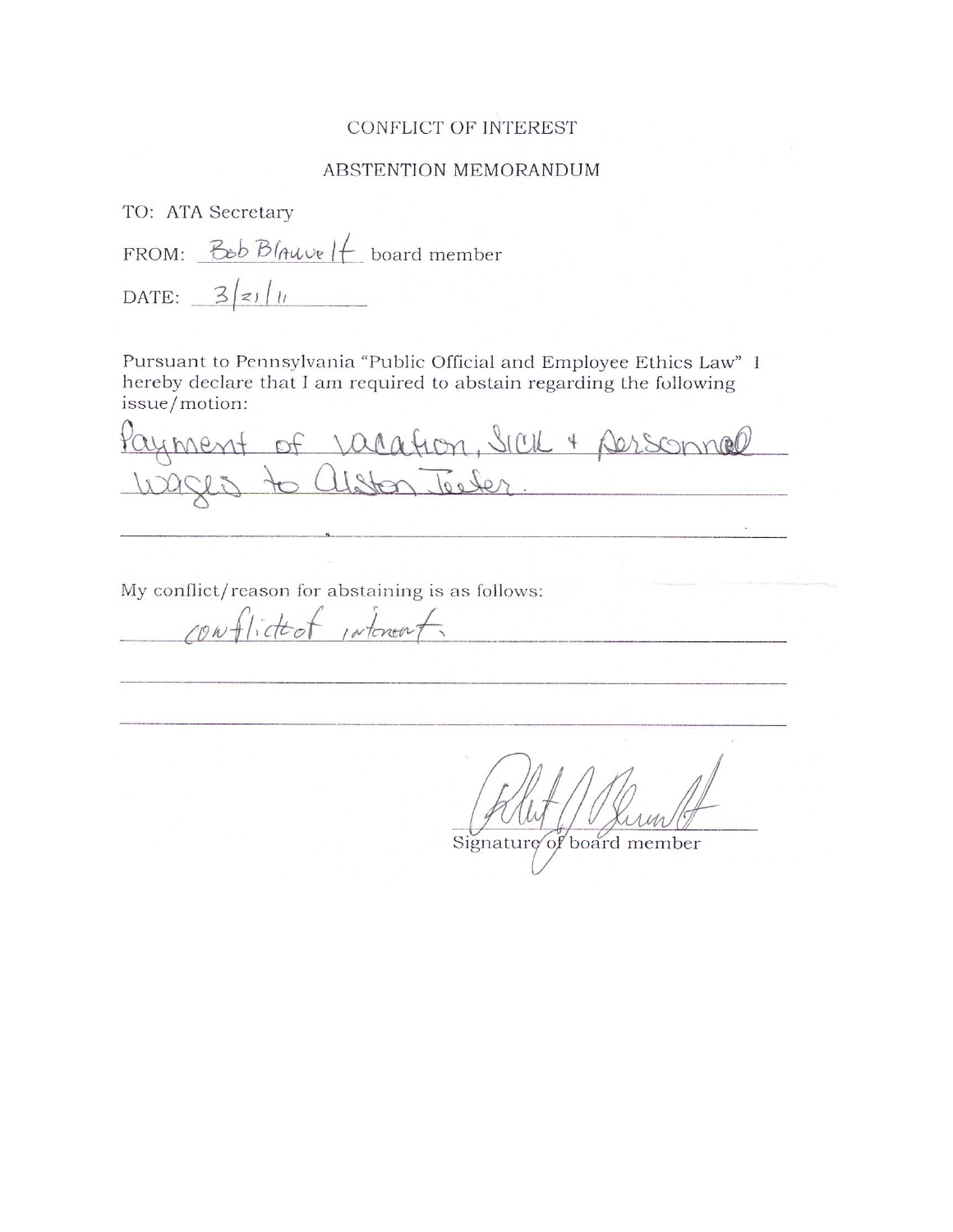# Athens Township Authority April 18, 2011

 Meeting was called to order by Chairman Pat Musto at 5:30 p.m. Members also present were Bob Blauvelt and Terry Depew.

 Motion by Depew, seconded by Blauvelt to approve the minutes of the March 21, 2011 minutes as written. Motion was unanimous.

## FINANCIAL

 The following bills were reviewed for payment. Motion by Blauvelt, seconded by Depew to approve the payment of the present bills. Motion was unanimous.

| Athens Borough                     | \$2,107.79  |
|------------------------------------|-------------|
| <b>Austin's Excavating</b>         | \$90.00     |
| <b>Coyne Textile Service</b>       | \$89.36     |
| Gannon Associates, Inc.            | \$884.00    |
| Niemiec, Smith & Pellinger         | \$818.00    |
| Penelec                            | \$2,326.67  |
| PennVest                           | \$23,687.33 |
| <b>Pitney Bowes</b>                | \$166.82    |
| <b>Purchase Bowes</b>              | \$800.00    |
| Sweetland Engineering & Associates | \$7,324.00  |
| The Morning Times                  | \$19.64     |
| The UPS Store                      | \$16.39     |
| <b>Valley Energy</b>               | \$78.11     |
| Valley Joint Sewer Authority       | \$400.00    |
| TOTAL                              | \$38,808.11 |
|                                    |             |

 Mark Lindquist, Stevens & Lee, presented proposals for bond refinancing from C & N Bank and 1<sup>st</sup> Citizens National Bank. Mark explained all scenarios are received. Discussion followed. Mark's recommendation is  $1<sup>st</sup>$  Citizens National Bank with a maximum yield of 3.4833% over a 20 year period. Motion by Musto, seconded by Blauvelt to accept the offer from 1<sup>st</sup> Citizens National Bank as presented by Mark Lindquist. Motion was carried with Depew abstaining, due to being an employee of bidding agent with C & N Bank. Motion was then made by Musto, seconded by Blauvelt to accept the resolution to accept the commitment letter and authorizes and directs the appropriate officers to execute and to take any and all action which may be necessary, on behalf of ATA, for approval and acceptance and to issue the bond. Motion was carried with Depew abstaining, due to being an employee of the bidding agent with C & N Bank.

#### LEGAL

 Dr. Musto stated that the board met with Athens Borough regarding the Borough/ATA agreement and worked everything out between the two. He stated that Athens Borough was going to forward the information to their attorney to write agreement, Athens Borough will review it and forward to ATA for review and approval. Smith stated a letter was written to delinquent account Butville stating he had to pay \$150 a month, plus the quarterly fee billed each quarter. ATA did receive the quarterly bill payment also this month.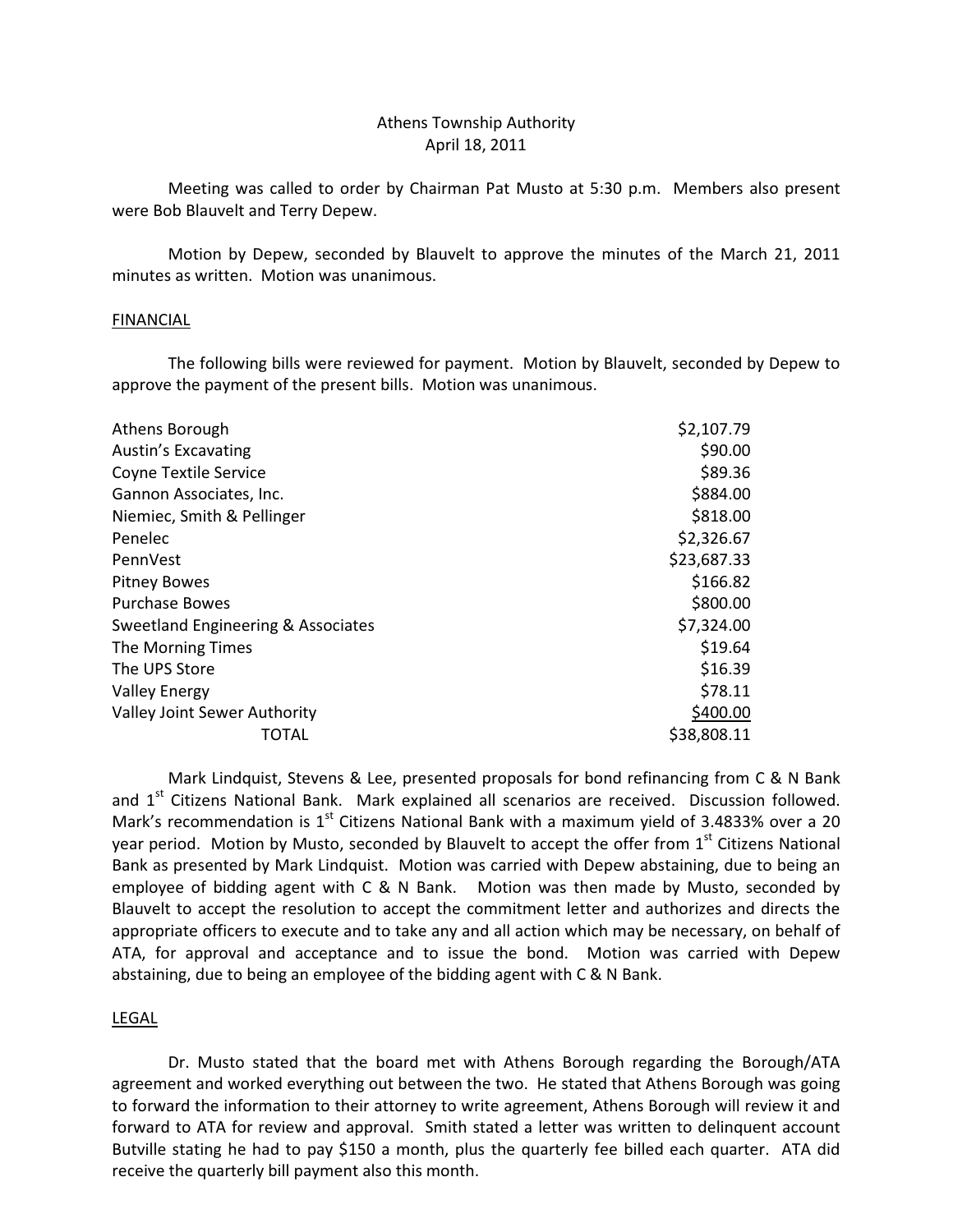Bunt still has not connected to the sewer. Smith is going to check to see when the Sheriff's sale is scheduled and write Bunt telling him will proceed with the sale if he isn't connected by that date. Smith asked if Teeter signed the final hold harmless agreement, and he has not. Huckabee stated she spoke with him and he stated he has not been advised to sign it yet.

#### ENGINEER REPORT

 Dave Sweetland presented a draft of the plan for installation of the muffin monster. Discussion followed how the monster would be placed in well. He also stated he looked at King Lane regarding possible water problem with the manholes in the ditch – but the manholes have water tight lids all ready and a couple need to be screwed down.

 The review for Chesapeake was completed and SEA stated they just need to change the wording of the lids to water tight on the details. Motion by Blauvelt, seconded by Depew, to approve the plan after they resubmit with the detail changed as directed. Motion was unanimous. Dave Young asked if we would adopt the resolution for the module 3 now. Huckabee stated they do not have the module 3 paperwork. It was never left with us. Young will get us the paperwork.

 We received a small plan of Dandy Mini Mart regarding their expansion. Larsen Design submitted the pdf file to ATA and stated there would not be any change in water use, that the expansion will only service the current customers better. Discussion followed and we will need current EDU count and what will be designed with expansion. Also, ATA thought Dandy was connected to sewer, but found out Friday they were not. They connected a dry line to the force main and never connected the building to the pump.

#### MAINTENANCE

 Dr. Musto stated he wrote a contract for Bob Blauvelt for full time employment but must have forgotten it. He stated he would forward it to the board for review for next meeting. Blauvelt showed ATA a sample of a new electric cord holder that Joe Rosati says we should use for the pumps at the stations. Blauvelt also stated the new pump is back at the Valley Joint Plant for storage, like it is suppose to be stored until we may need it. Blauvelt reported he went checking manholes down in Tioga Estates and Hickory Heights and found some manholes that the Township plows hit. On Friday he received a call from road crew foreman showing him that they fixed 2 in Tioga Estates and Blauvelt told them about 3 more in Hickory Heights and 2 in Queen Esther Estates that they hit also. Blauvelt stated he met with Bill Cotton and Athens Borough workers regarding the smoke testing. He stated he has the door hanger notification that he will take and get copies made for ATA that we will use to notify the residences when we are going to smoke test. Blauvelt said it has to be dry to do so. Blauvelt stated there was a high level alarm at #6 pump station throughout the night Saturday into Sunday due to the rain. He stated he kept checking it and also Queen Esther Estates. ATA received a call today from DEP saying they had received a complaint that sewage has flooded over the pump station. Huckabee directed the DEP to Blauvelt. Blauvelt stated they met and reviewed the site at QEE and saw no evidence of a spill. Huckabee stated that before the office closed, they also received a call from Daily Review saying they got a "tip" of a sewage problem in Queen Esther Estates. Huckabee stated for them to contact DEP regarding their findings. DEP wrote up his report stating there were no findings, but did state the complained stated he had pictures. Musto stated maybe we better smoke test QEE lines before Greenes Landing, especially since those manhole were found and repaired, our water problem might not be as bad now there.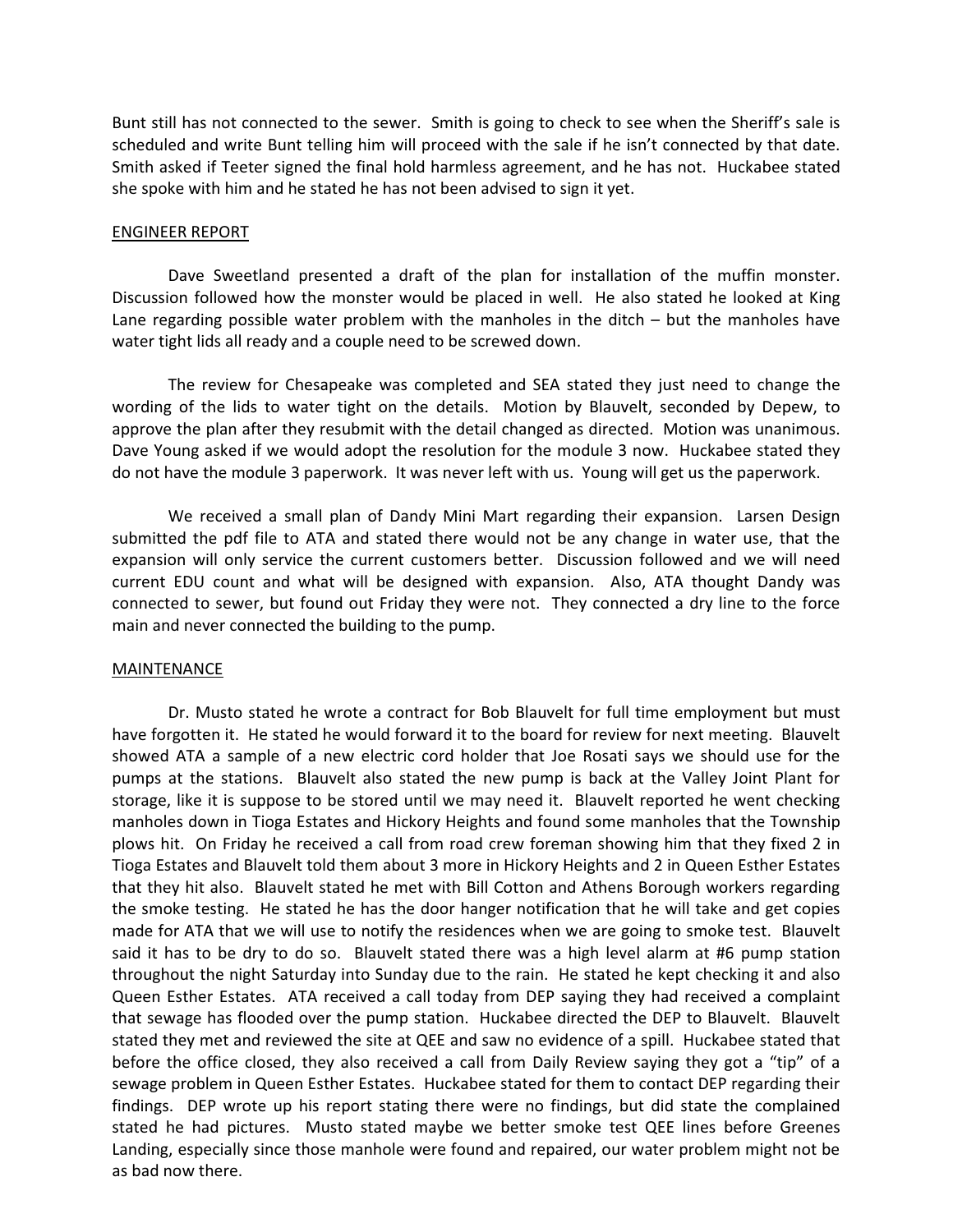Blauvelt stated the problem at Industrial Park Road pump station is a synchronizer is bad. Joe Rosati was called down and they could not pull pump, so they will schedule something next week to have a backhoe available to pull it. In the meantime, Blauvelt stated he turned off the 2<sup>nd</sup> pump that continues to road, which will help with the high electric bill. He stated the synchronizer stops the hourly pump meter from running.

 A resident located on Pennsylvania Ave has 2 homes on 1 property and wants to disconnect the front property. He stated and showed a copy of an ordinance from the Township dated in 1996 that stated no assessed fees will be charged if not used. ATA adopted their rules and regulation in 2007 which states different. He showed ATA a survey map and ATA told him how to disconnect the front unit and cap it. He was told to obtain a disconnect permit which is \$40 and let us know when this would be ready for inspection.

## OTHER BUSINESS

 Huckabee stated she received a call from Bill Cotton stating that he had permission to connect another 2 EDU's at his property located on Industrial Parkway. Huckabee told Cotton that she would speak with ATA board members to see what they approved. ATA stated they told Cotton to contact Huckabee and get letter of approval from Athens Borough saying they will authorized the additional EDU;s through their system. Cotton will be allowed to connect the existing building, which he will be divided into 2 and connect the new part to the sewer. For the new building he will have to go through Athens Township Planning and also submit to ATA following our Rules & Regulations.

 Dr. Musto stated that a couple of the board members from the Valley Joint Sewer Authority suggested that VJSA buy the video camera off of ATA, and they would lease it out to other municipalities like they do with the rotter truck.

 Huckabee asked if the generator for the video camera was picked up yet and Blauvelt stated no because with the Valley Authority talking about buying they have a generator so it is not needed. Huckabee asked if the locks that Blauvelt ordered last summer has been picked up at Myers Locksmith and Blauvelt stated no he found 3 locks, Huckabee stated so you are not going to pick up the locks you ordered and Blauvelt stated he would. Huckabee asked the status of the purchase of the gas meter that was approved to buy last October and Blauvelt said they have to find one, they spoke with Athens Borough and Athens Borough doesn't like theirs so they are going to get one that they both like. Huckabee asked where the copies were of the As-Built drawings that were supposed to be turned into the office a few months ago. Blauvelt said he has to take them to get copies made. Huckabee stated you said you were doing that last month, Blauvelt said he contacted the engineer for Nomac and is trying to get as built for them also. Huckabee stated to give her the as built and she will get the copies made and return a copy to Blauvelt, so it will get done. Pump Station #6 leaks, and Blauvelt stated last month he had 2 companies he would contact, Huckabee wanted to know if they were contacted and Blauvelt stated that SEA will be looking into what to do.

Motion by Blauvelt, seconded by Depew to adjourn meeting at 7:15 p.m.

Respectfully submitted, Valorie L. Huckabee **Secretary**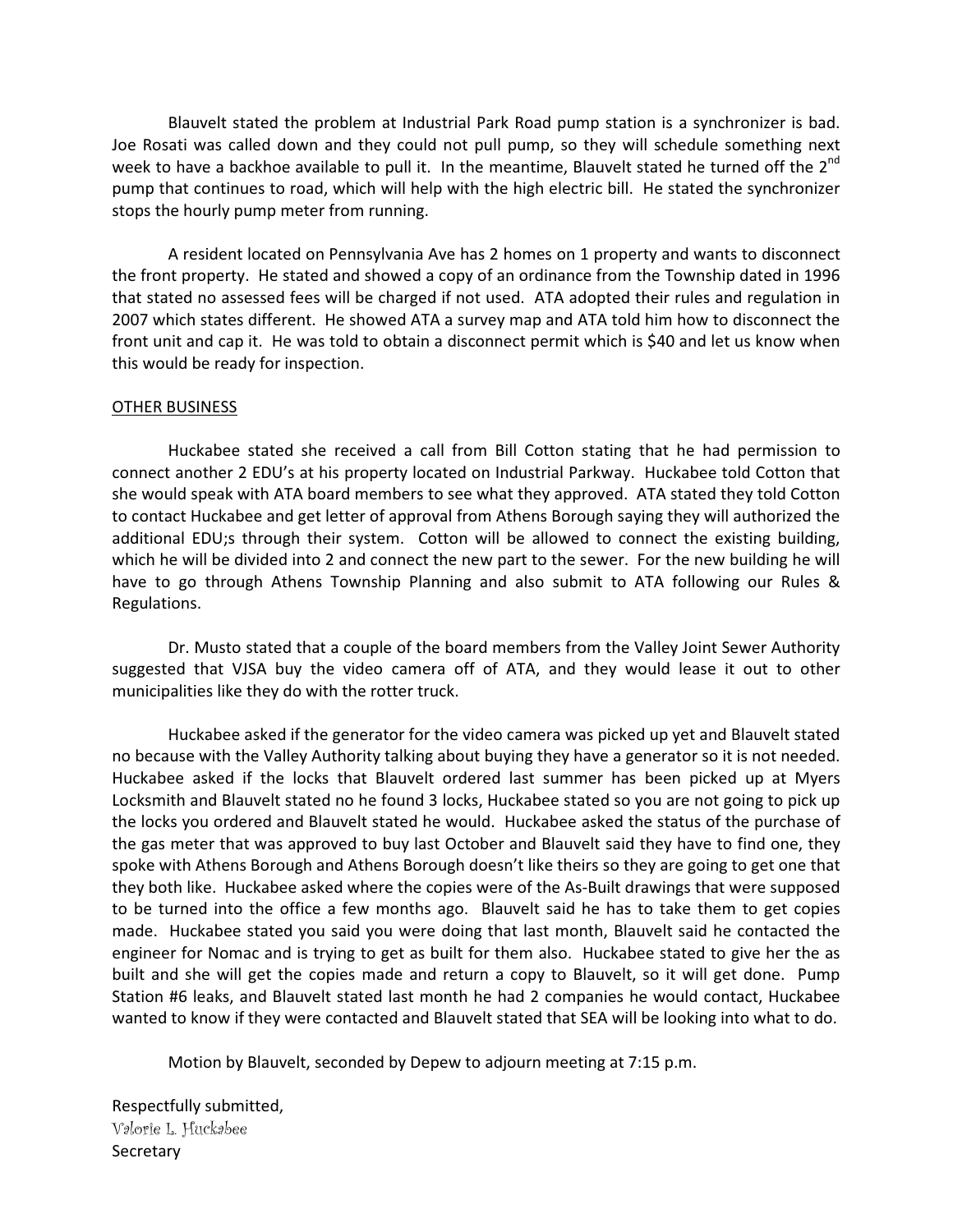# Athens Township Authority May 16, 2011

 Meeting was called to order by Chairman, Dr. Patrick Musto at 5:30 p.m. Members also present were Bob Blauvelt, Terry Cockcroft, and Terry Depew.

 Motion by Depew, seconded by Cockcroft to approve the minutes of the April 18, 2011 as written. Motion was unanimous.

# CITIZENS

 Jared Hulbert and David Young from Larsen Design presented a proposed plan for Fine Line Homes – Athens Office, which will located on Route 220, south of EMTA on the MacAfee property. This will be commercial property. There will be an office building with bathrooms, a spec home with bathrooms and a storage type building. Total addition to the sewer will be 2 EDU's. Discussion followed as to whether the property was in the current Act 537 area. Motion by Depew, seconded by Blauvelt to approve ATA to sign the module card needed to send to DEP. Motion was unanimous.

 Dave Sweetland and Ron Senior from Sweetland Engineering presented the proposed plans for the construction of a muffin monster at pump station #1. The time line is expected to advertise for bids 5/24 to 6/10/11. Pre-Bid meeting on 6/6/11, Open Bids on 6/13/11, Award bid on 6/20/11, received submittals 7/11/11, construction begins 7/12 and substantial completion 9/23/11 and final completion 10/3/11. Senior stated that the project will be completed way before the 10/3/11 date. Discussion followed about the size of the grinder making sure it was size for the potential design of the pump station. Motion by Cockcroft, seconded by Depew to approve the advertising of the project for bid as soon as it is confirmed the sizing is correct for the total build out of the pump station EDU's. Motion was unanimous. Discussion followed about a contractor that ATA does not want to accept if they are should happen to be the lowest bidders. Reason for this decision was discuss with SEA.

 The problem with the manhole on the Road B sewer line was discussed as what happened and why we had a tremendous amount of water all of sudden. The old line did not connect to the new manhole and the line was sealed with spray foam. Bob stated the line was broken off and not capped. It was also plugged now with stones and dirt. The line broke loss and that is where the water was coming from. Unfortunately, the limit of warranty has expired to go back onto the contractor. The line has been repaired and is fixed and the infiltration has stopped. Also, the lateral at the West end of Road B sewer had been hit and was a problem with water. This has also been fixed. It is believed to the fiber optic company hit when they went through for CVS. We will forward their information to Attorney Smith to have him write them notifying them of the damage they did. CVS and also CCIDA will be copied. Blauvelt also stated they cleaned out the check valve too and SEA told him they should be done about every 3 to 6 months. Huckabee asked who helped and he stated Mark Burgess from Athens Borough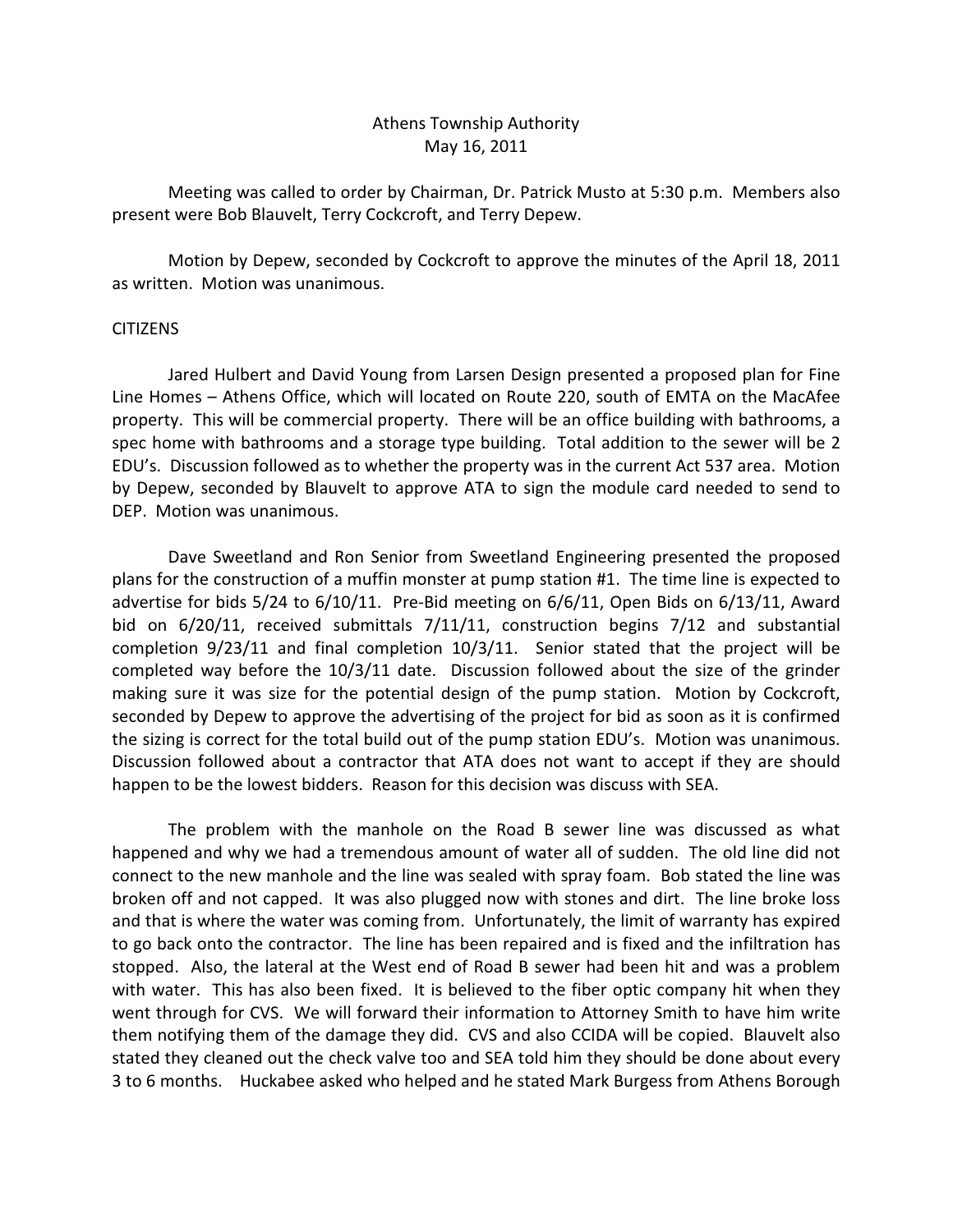and Huckabee stated where this is located, it is a confined space area and only people with confined space training should be there.

FINANCTAL following bills were reviewed and motion was made by Cockcroft, seconded by Depew to approve the payment of the following bills.

| Aqua Pa. Water                      | \$274.99    |
|-------------------------------------|-------------|
| C & N Bank - loan payments          | \$38,779.07 |
| Coyne Textile                       | \$234.77    |
| EFP Rotenberg, LLP                  | \$3,000.00  |
| Gannon's                            | \$1,254.00  |
| Horn's True Value                   | \$5.99      |
| Line Systems, Inc.                  | \$353.67    |
| Niemiec, Smith & Pellinger          | \$250.00    |
| Pa. 1 Call                          | \$23.35     |
| Penelec                             | \$2,087.94  |
| PennVest                            | \$10,952.38 |
| <b>Pitney Bowes</b>                 | \$367.74    |
| <b>Pitney Bowes Postage</b>         | \$125.00    |
| <b>SEA</b>                          | \$4,120.00  |
| Times Warner Telephone              | \$105.48    |
| Tioga State Bank                    | \$192.67    |
| <b>Valley Energy</b>                | \$35.20     |
| <b>Valley Joint Sewer Authority</b> | \$48,743.38 |

 Chairman Musto stated the loan closing should take place before June 1, 2011. Also, the Valley Joint Sewer Authority is interested in purchasing our video camera outfit. Huckabee will get the costs to Chairman Musto.

# LEGAL

 Attorney Smith stated that Heath Lee filed bankruptcy on 3/13/11 so any charges prior to this dates is filed under it and we can't collect. A new account will be made from this date forward and Lee is supposed to stay active with the new account.

 David Bunt still has not connected to sewer line. Sheriff sale is 5/25/11. Blauvelt said he stopped there 3 times to talk to him but no will answer door. ATA will postpone sheriff's sale 1 more time and have Smith send last chance certified letter to have him connect.

 Smith stated nothing has happened with Al Teeter signing hold harmless letter and ATA has not received anything from him for last pay.

Bob Blauvelt reported that DEP called him after they received the pictures of the pump station from the complaint that was received. Blauvelt plugged the corner of the round well/square top with concrete and Jeff Paul fixed the pump. He questioned about the conduit and water problem and believes that to be Penelec and he will contact them. Other manholes have been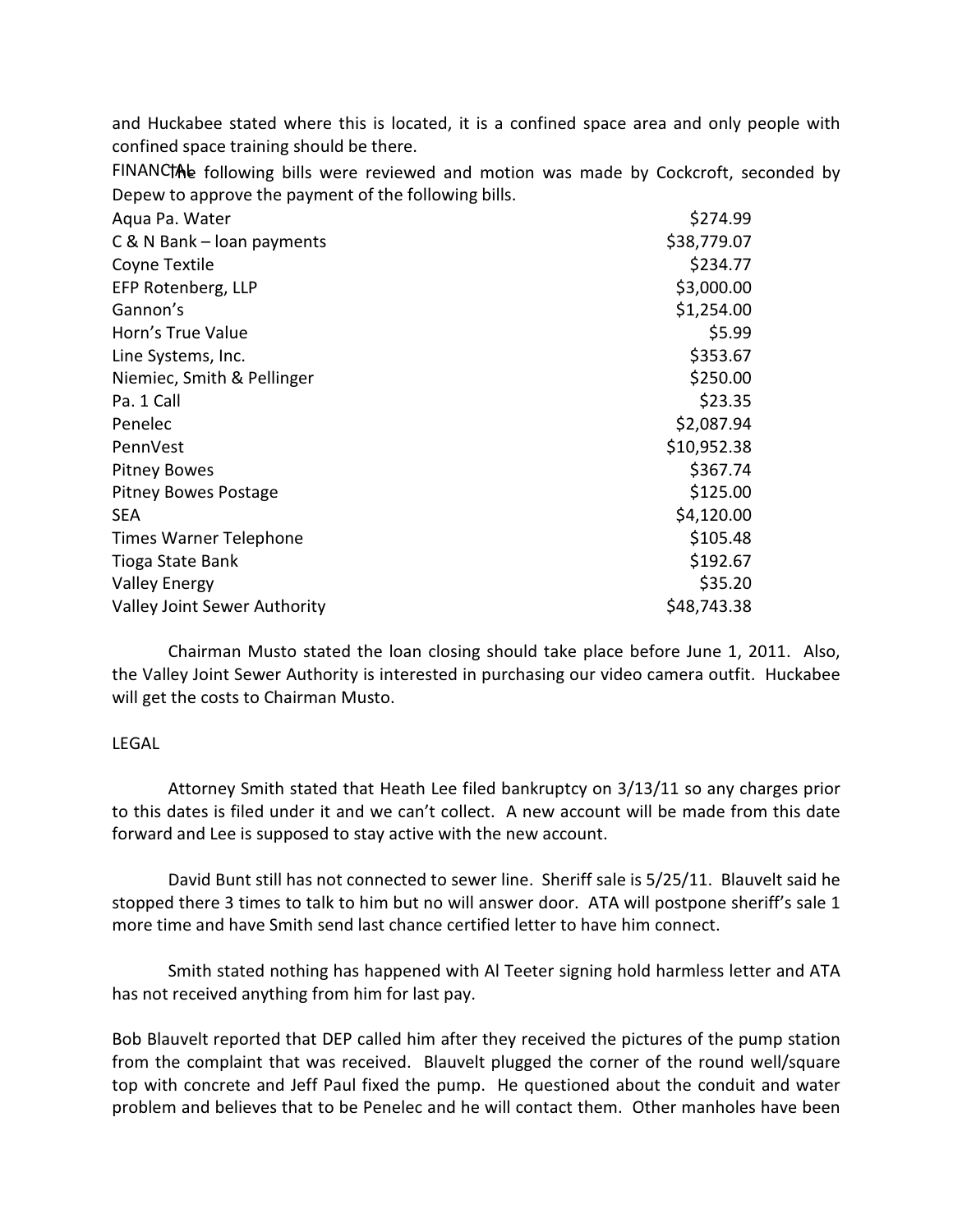fixed in numerous places that were hit. Blauvelt stated that Athens Borough came up and helped with the situation of the flooding. Blauvelt called DEP and got name and number of who to call if there would be a spill. He called McKean electric to check pumps at #6 during this time to make sure there wasn't a pump problem. The Joint Authority was also called for the Rotter Truck. Blauvelt also reported he inspected the disconnect on Pa. Ave. Cockcroft stated that he spoke with Vern Ziegler of Vacri Construction and there is about a \$3,000 bill for pump repair to the CVS pump station floating out there, not knowing who is going to be responsible for the bill. ATA does O & M only and we do not direct but emails stated that Joe Rosati from J & R was direct by Blauvelt to fix the  $2^{nd}$  pump. Blauvelt stated he never told Joe to fix it. Joe said it needed to be fixed just like the  $1<sup>st</sup>$  one and where he would take and Joe says Blauvelt said to do it. Blauvelt states he told him that he cannot direct him to do it that CCIDA would have to give permission.

 Huckabee asked Blauvelt what bills we can expect regarding the water problem we had in April. Blauvelt stated McKean Electric, McCloe's for pump trucks, Austin's for pump truck and repair, Bishops for pump trucks, Valley Joint for rodder truck, Athens Borough, 3 laborers and trash pump.

 Meeting recessed into executive session for personnel reasons at 7:00 p.m. Meeting reconvened at 7:40 PM. Terry C discussed the idea of soliciting proposals from Sayre and Athens to provide pump station maintenance for ATA. After a discussion it was decided to request proposals from Sayre and Athens Boroughs to provide pump station maintenance. Terry C. inquired about the status of the DEP inquiry to the incident at the Queen Ester pump station. Bob B. explained that the repairs recommended by DEP were completed and that no further action was needed. Terry C. moved to adjourn the meeting, seconded by Terry D. The meeting was adjourned at 7:44 PM.

Respectfully submitted, Valorie L. Huckabee Secretary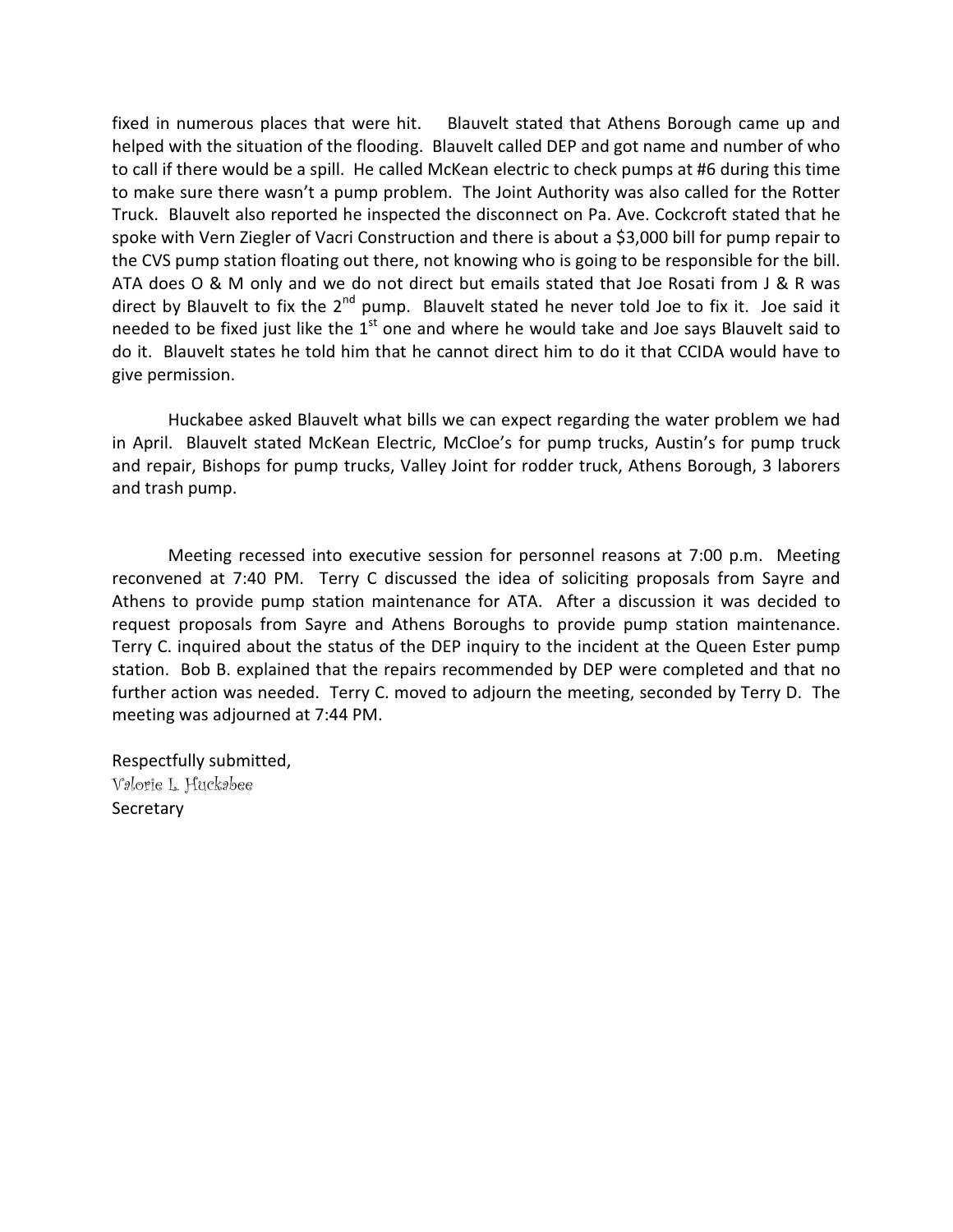#### Athens Township Authority June 20, 2011

 Chairman, Patrick Musto at 5:30 p.m., called meeting to order. Members also present were Bob Blauvelt, Terry Cockcroft, Terry Depew, and Jack Walter. Also present was solicitor Mark Smith.

There were no citizens to be heard

 Motion by Blauvelt, seconded by Depew to approve the minutes of the May 16, 2011 meeting as written. Motion was unanimous.

#### FINANCIAL

 The following bills were reviewed. Motion by Depew, seconded by Blauvelt to approve the payment of the presented bills. Motion was unanimous.

| \$85.00<br>Ad Graphics<br>\$286.49<br>Aqua Pa. Water<br>Athens Twp. Supervisors<br>\$20.00<br>$C$ & N $-$ NSF check return S.C.<br>30.00<br>Co. of PA – DEP<br>\$65.00<br><b>Coyne Textile Services</b><br>\$40.00<br>Fluid Kinetics, Inc.<br>\$4,409.00<br>\$2,277.00<br>Gannon Associates, Inc.<br>Horn's True Value<br>\$7.54<br>J & R Electric<br>\$1,294.10<br>Kinsley Power Systems<br>\$2,100.00<br>\$306.44<br>Line Systems, Inc.<br><b>McCloe's Sewer Service</b><br>\$2,900.00<br><b>McGuire Septic Service</b><br>\$750.00<br>\$430.00<br>Niemiec Smith & Pellinger |
|--------------------------------------------------------------------------------------------------------------------------------------------------------------------------------------------------------------------------------------------------------------------------------------------------------------------------------------------------------------------------------------------------------------------------------------------------------------------------------------------------------------------------------------------------------------------------------|
|                                                                                                                                                                                                                                                                                                                                                                                                                                                                                                                                                                                |
|                                                                                                                                                                                                                                                                                                                                                                                                                                                                                                                                                                                |
|                                                                                                                                                                                                                                                                                                                                                                                                                                                                                                                                                                                |
|                                                                                                                                                                                                                                                                                                                                                                                                                                                                                                                                                                                |
|                                                                                                                                                                                                                                                                                                                                                                                                                                                                                                                                                                                |
|                                                                                                                                                                                                                                                                                                                                                                                                                                                                                                                                                                                |
|                                                                                                                                                                                                                                                                                                                                                                                                                                                                                                                                                                                |
|                                                                                                                                                                                                                                                                                                                                                                                                                                                                                                                                                                                |
|                                                                                                                                                                                                                                                                                                                                                                                                                                                                                                                                                                                |
|                                                                                                                                                                                                                                                                                                                                                                                                                                                                                                                                                                                |
|                                                                                                                                                                                                                                                                                                                                                                                                                                                                                                                                                                                |
|                                                                                                                                                                                                                                                                                                                                                                                                                                                                                                                                                                                |
|                                                                                                                                                                                                                                                                                                                                                                                                                                                                                                                                                                                |
|                                                                                                                                                                                                                                                                                                                                                                                                                                                                                                                                                                                |
|                                                                                                                                                                                                                                                                                                                                                                                                                                                                                                                                                                                |
| \$37.48<br>Pa. 1 Call                                                                                                                                                                                                                                                                                                                                                                                                                                                                                                                                                          |
| \$3,079.80<br>Penelec                                                                                                                                                                                                                                                                                                                                                                                                                                                                                                                                                          |
| Pertech<br>\$92.37                                                                                                                                                                                                                                                                                                                                                                                                                                                                                                                                                             |
| Sec. of Commonwealth<br>\$84.00                                                                                                                                                                                                                                                                                                                                                                                                                                                                                                                                                |
| \$8,271.79<br><b>Sweetland Engineering</b>                                                                                                                                                                                                                                                                                                                                                                                                                                                                                                                                     |
| \$684.87<br>The Daily Review                                                                                                                                                                                                                                                                                                                                                                                                                                                                                                                                                   |
| \$318.64<br>The Morning Times                                                                                                                                                                                                                                                                                                                                                                                                                                                                                                                                                  |
| The UPS Store<br>\$9/13                                                                                                                                                                                                                                                                                                                                                                                                                                                                                                                                                        |
| <b>Time Warner Cable</b><br>\$42.53                                                                                                                                                                                                                                                                                                                                                                                                                                                                                                                                            |
| <b>USA Bluebook</b><br>\$334.92                                                                                                                                                                                                                                                                                                                                                                                                                                                                                                                                                |
| \$220.55<br><b>Valley Energy</b>                                                                                                                                                                                                                                                                                                                                                                                                                                                                                                                                               |
| <b>TOTAL</b><br>\$28,175.65                                                                                                                                                                                                                                                                                                                                                                                                                                                                                                                                                    |

 Sweetland Engineering was unable to attend the meeting, but we received the bid tabulations for P.S.#1 Grinder Project. There were 2 bidders. Vacri Construction bid was \$73,960.00 and G. DeVincentis was \$88,000.00. SEA review of the bids documentations determined that Vacri was the low responsive, responsible bidder for the above reference project. Motion by Walter, seconded by Cockcroft, to award the bid to Vacri Construction when the Solicitor reviews and approves the documents. Motion was unanimous.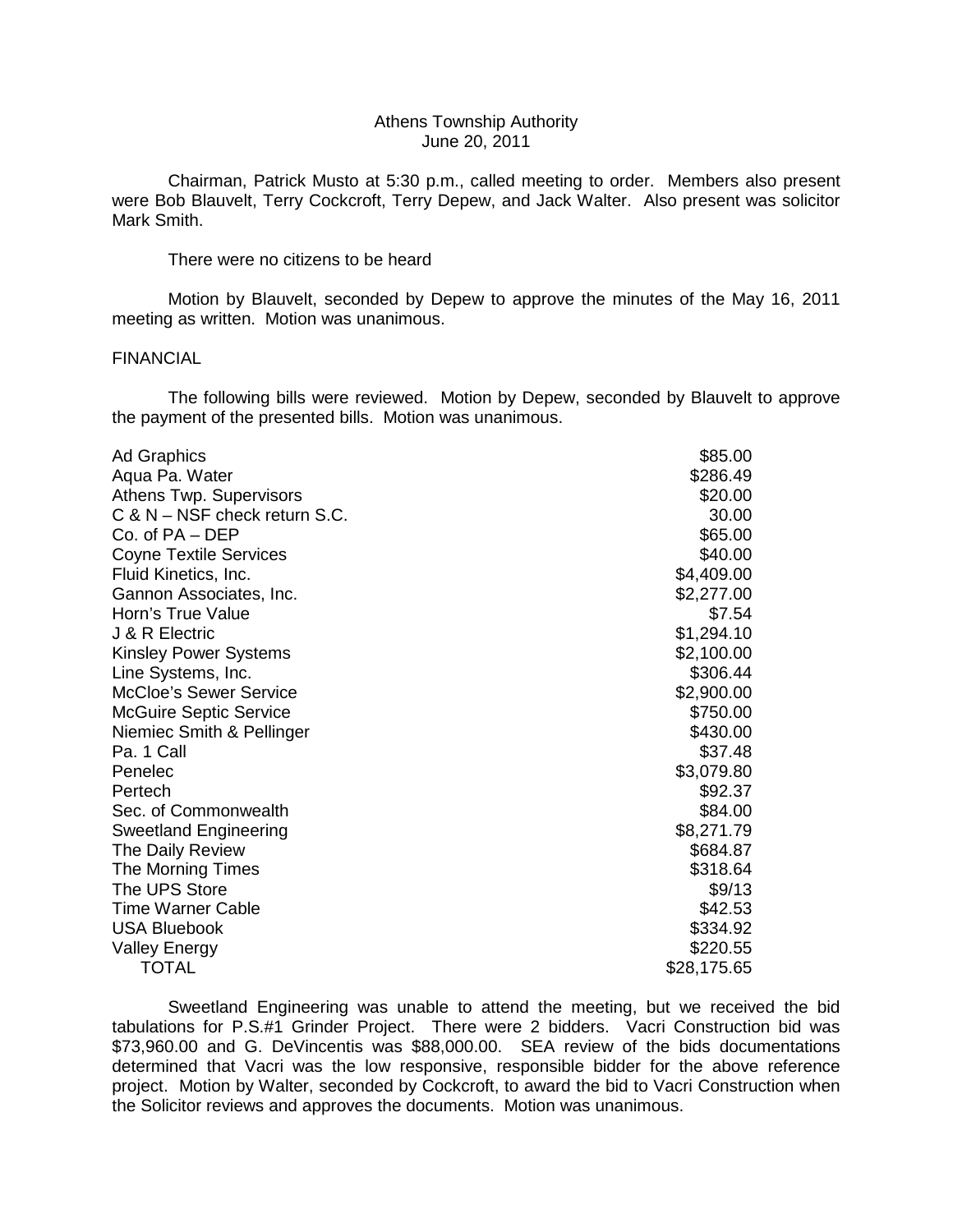Cockcroft asked Navarro & Wright Engineering for a proposal for on call inspections for developments when needed. The proposal was submitted for time and material basis. These projects would include, Chesapeake, Fine Line Homes, Grinder Project, and any other that are in the works. Motion by Depew, seconded by Walter to approve the contract with Navarro & Wright Engineering as an on call, as needed contract based on their presented prices for time and materials. Motion was unanimous.

## LEGAL

 Attorney Smith reviewed the Athens Borough revised agreement and believes that everything we wanted in is there. Huckabee questioned the area of South Main Street that was in the original contract with the subsiding of the line, we were not responsible before. The Board agreed to have the line televised prior to the agreement and the agreement was contingent upon the findings. Dr. Musto will speak with Athens Borough regarding this as it is not listed in the agreement.

 Township's solicitor John Thompson stated ATA needed to pass a resolution asking the twp. to reimburse ATA for the engineering and construction of the sewer line for road C. Motion by Walter, seconded by Depew to pass resolution to request fund reimbursement from the Township and have the cost as part of the construction of Road C for the engineering and sewer line reconstruction. Motion was unanimous.

 Attorney Smith sent David Bunt a letter stating he had till end of month to connect to the sewer or the property would go up for property sale. He has not responded as of this date.

 Huckabee asked Smith if Twp. solicitor Thompson gave him the monies for the sale of the QEE property, as they have not been turned over to ATA.

#### **MAINTENANCE**

 Bob reported Kingsley's came down and serviced the generators. There were some mice problems. Bob purchased the paint for the doors and got weed killer and weed wacked the pump stations. P.S.#1 had an ER alarm on Saturday. The pump was overheating. Bob called J & R electric. Rosati walked him through the switches to place pump #2 in service, and said he would be down when he could. He came down on Monday and pulled pump and what to be a waistband was caught up into the pump. The pump was put back into service. Rosati then went over to P.S. #3, check out the check valve, and will get a cost for parts to rebuild it. Cockcroft said that Ed Hiley tried to do that could not. Discussion followed about getting a portable generator on a trailer to have for the pump stations that do not have generators. The flow to these two stations is minimal so we did not get generators installed. Huckabee will check with SEA to determine what size generator to purchase for the station.

 A quote for maintenance operations was received from Athens Borough. Sayre Borough has submitted theirs yet. Athens Borough was for \$150,000 a year. Dr. Musto said we would wait a month for Sayre to present theirs before any decisions are made.

#### OTHER BUSINESS

 Chesapeake will be sent a bill for the tap in fees for their development for 32 EDU's as requested for their development.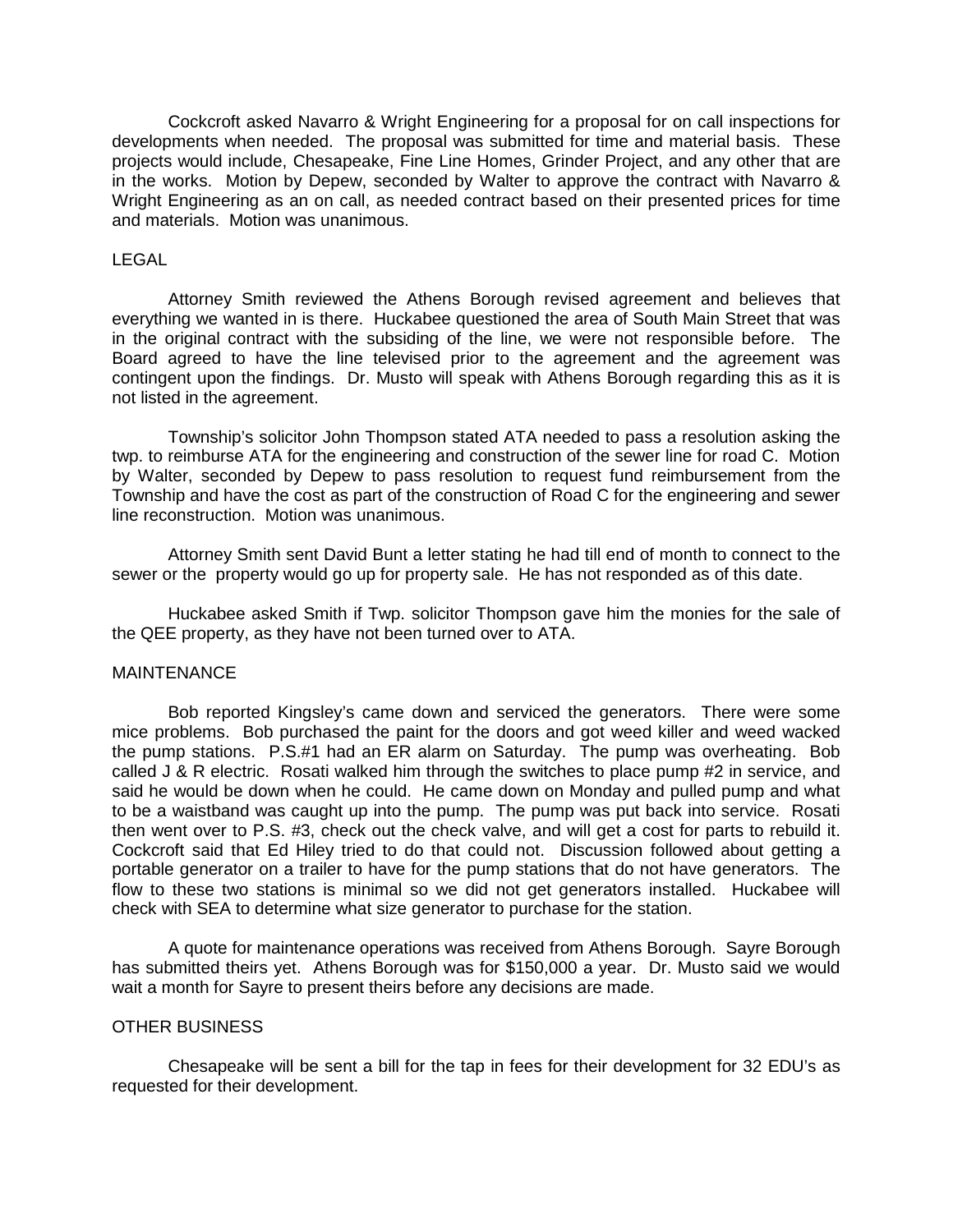Bob stated that 5 Star Equipment is connecting to the sewer line on Route 199 and started to connect and found that the connectors at the curb box have been leaking. They were fixed and taken care of.

 Dr. Musto stated the Valley Joint Sewer Authority discussed the purchased of the video equipment and will probably be approved to be purchased this month. CET will probably be going out to bid in July and award in September and break ground January.

 Blauvelt questioned if we should be talking to Sayre right now about them giving us extra capacity. Dr. Musto will speak with David Jarrett about this. Musto also stated they are progressing with Susquehanna River Council regarding permitting the sale of the water.

 Meeting recessed into executive session at 7:45 p.m. for personnel matters. Meeting reconvened at 7:01 p.m. Motion by Walter, seconded by Depew to adjourn at 7:02 p.m.

Respectfully submitted, Valorie L. Huckabee

Secretary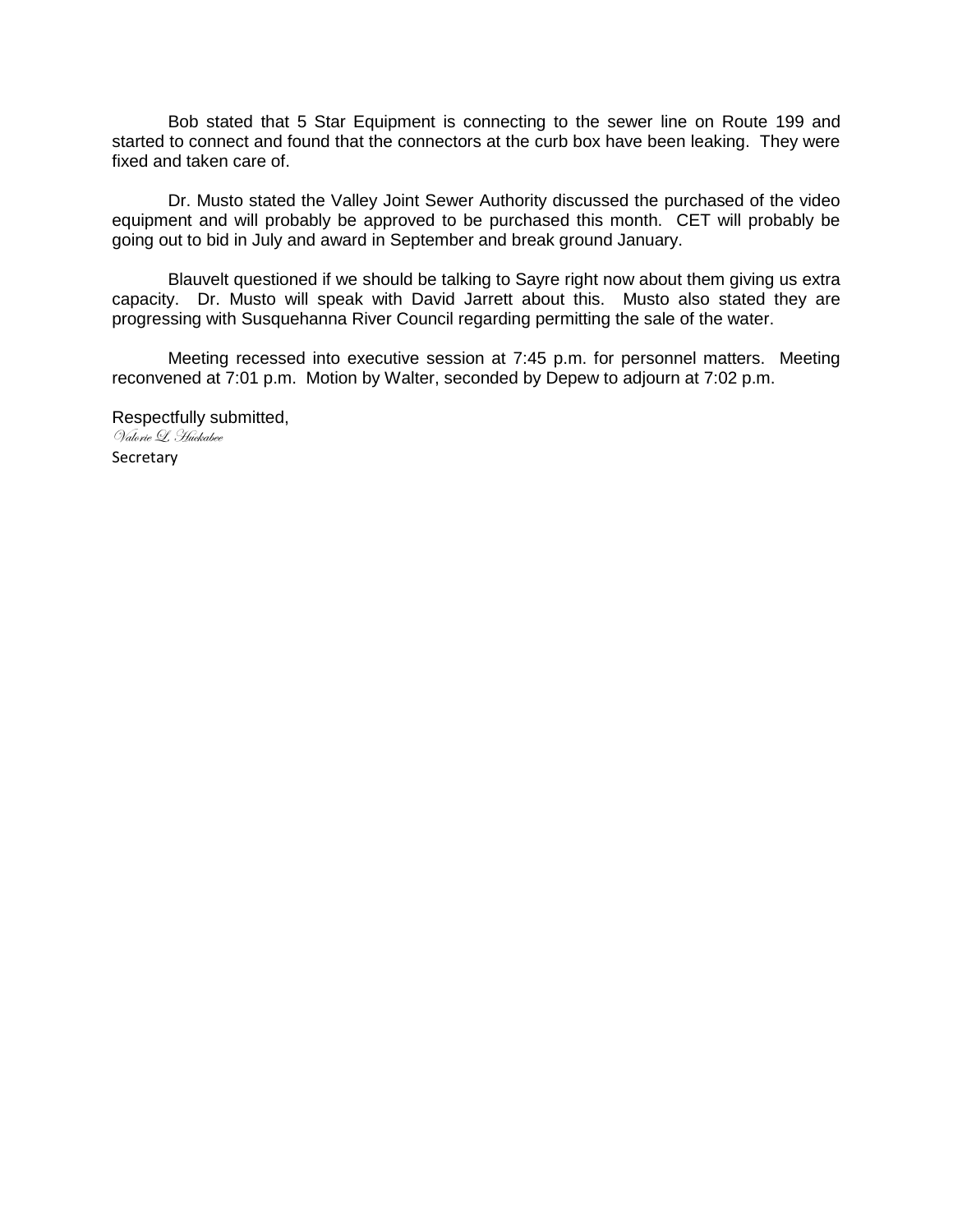## Athens Township Authority July 18, 2011

 Chairman, Patrick Musto at 5:33 p.m., called meeting to order. All members were present.

There were no citizens to be heard.

 Motion by Cockcroft, seconded by Blauvelt to approve the minutes of the June 20, 2011 meeting as written. Motion was unanimous.

#### FINANCIAL

 Motion by Depew, seconded by Walter to approve the payment of the presented bills totaling \$58,182.70. Motion was unanimous. Depew asked about Coyne and if they were the uniforms. Huckabee stated they were Bob's, but he was supposed to return them last year. Bob said he would bring them to office in morning.

| Aqua Pa. Water                      | \$150.99    |
|-------------------------------------|-------------|
| Athens Borough                      | \$2,044.83  |
| Coyne                               | \$140.00    |
| EFP Rotenberg, LLP                  | \$1,900.00  |
| Gannon Associates, Inc.             | \$1,254.00  |
| Horn's True Value                   | \$78.81     |
| J & R Electric                      | \$214.00    |
| Johnson & McEwen                    | \$240.00    |
| Line Systems                        | \$301.22    |
| Niemiec, Smith & Pellinger          | \$470.00    |
| Pa. 1 Call                          | \$15.20     |
| Penelec                             | \$1,300.92  |
| <b>Pitney Bowes</b>                 | \$376.86    |
| Quill                               | \$295.54    |
| The Daily Review                    | \$157.55    |
| The UPS Store                       | \$8.69      |
| <b>Time Warner Cable</b>            | \$42.53     |
| <b>Valley Energy</b>                | \$128.18    |
| <b>Valley Joint Sewer Authority</b> | \$49,063.38 |
| TOTAL                               | \$58,182.70 |

 The 2010 audits were received. There is a comment about having a material weakness. Musto spoke with auditors because the VJSA also had the comment and what it means is that since we do not have an accountant on staff, we need their services. The audit shows no findings.

We received a quote from  $1<sup>st</sup>$  Energy for a guarantee 7.42 cents per Kilowatt for our pump stations. Motion by Depew, seconded by Walter to approve contracting with 1<sup>st</sup> Energy at the rate of 7.42. Motion was unanimous.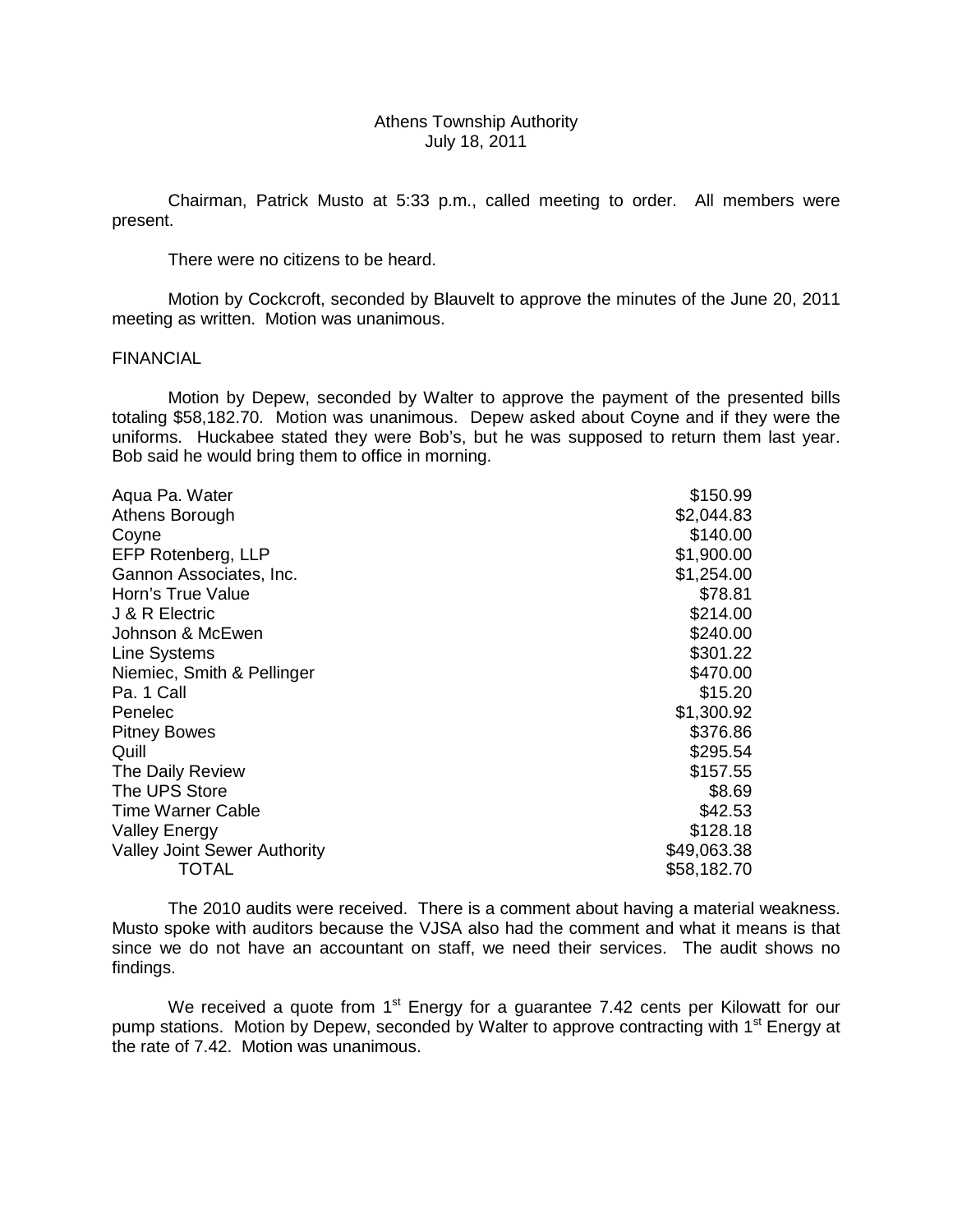## MAINTENANCE

 Blauvelt reported that the floors in the sheds that needed replace have been replaced. The roof on #6 has been repaired. The metal doors have been painted. The chlorine has been delivered and is working. The crane has been installed and helps him a lot to pull the trash baskets. He is taking the tires to be fixed on the trash pump and Dave Walter is going to take pump and look it over. Blauvelt asked if there were any color choice for staining the sheds and he was told to pick a color.

 Manholes in the township roadways were discussed. Walter stated that a manhole on Center Street needs raised because they are paving. Huckabee stated that Randy from road crew stated Westbrook Street and needed to be raised about 4". Discussed continued on who is responsible. Motion by Cockcroft, seconded by Blauvelt to have Austin's raises the manholes in question for the Township. Motion was unanimous. Walters stated we need a policy on who is going to do what, because his road crew does not know what to do, and we are unable. Cockcroft stated he would like a copy of the Township's Street opening permit to review, because these utilities open the roads and are some of the problem we have with our ditches sinking.

# LEGAL

 Attorney Smith stated the sheriff's sale for David Bunt is July 25, 2011 and with the fine for him not being connected since when he purchased tap in permit in November, we could file for about \$30,000. Smith stated he wrote him but he has never answer the letter. He also has not contacted our office with any word on connecting. Motion by Cockcroft to agree to a \$10,000 settlement prior to the sale and we hire contractor to connect or allow Attorney Smith to charge the \$100 a day to bid on day of sale. Motion was unanimous.

Smith asked if we had heard anything from Mr. Teeter and nothing as of yet.

 Smith contacted Attorney Jonathan Foster regarding the Athens Borough agreement. Smith asked if Main Street had been televised yet and as far as ATA knows, it has not.

 The additional funds from the tax free loan have been authorized by the bond council to use on our grinder system project at pump station #1.

 The resolution passed on June 20, 2011 for reimbursement of funds for Road C was signed.

#### PROJECTS

 Sweetland sent review comments regarding Fine Line Homes. We will forward a copy of the comments to Larsen for the changes to be made.

 Keystone Consulting & Associates, LLC submitted a module card for the Hurley property located on Elmira Street for a proposed Microtel Hotel. EDU count will be 44 EDU's. Motion by Walter, seconded by Depew to approve the module contingent upon review of our capacity in this area. Motion was unanimous.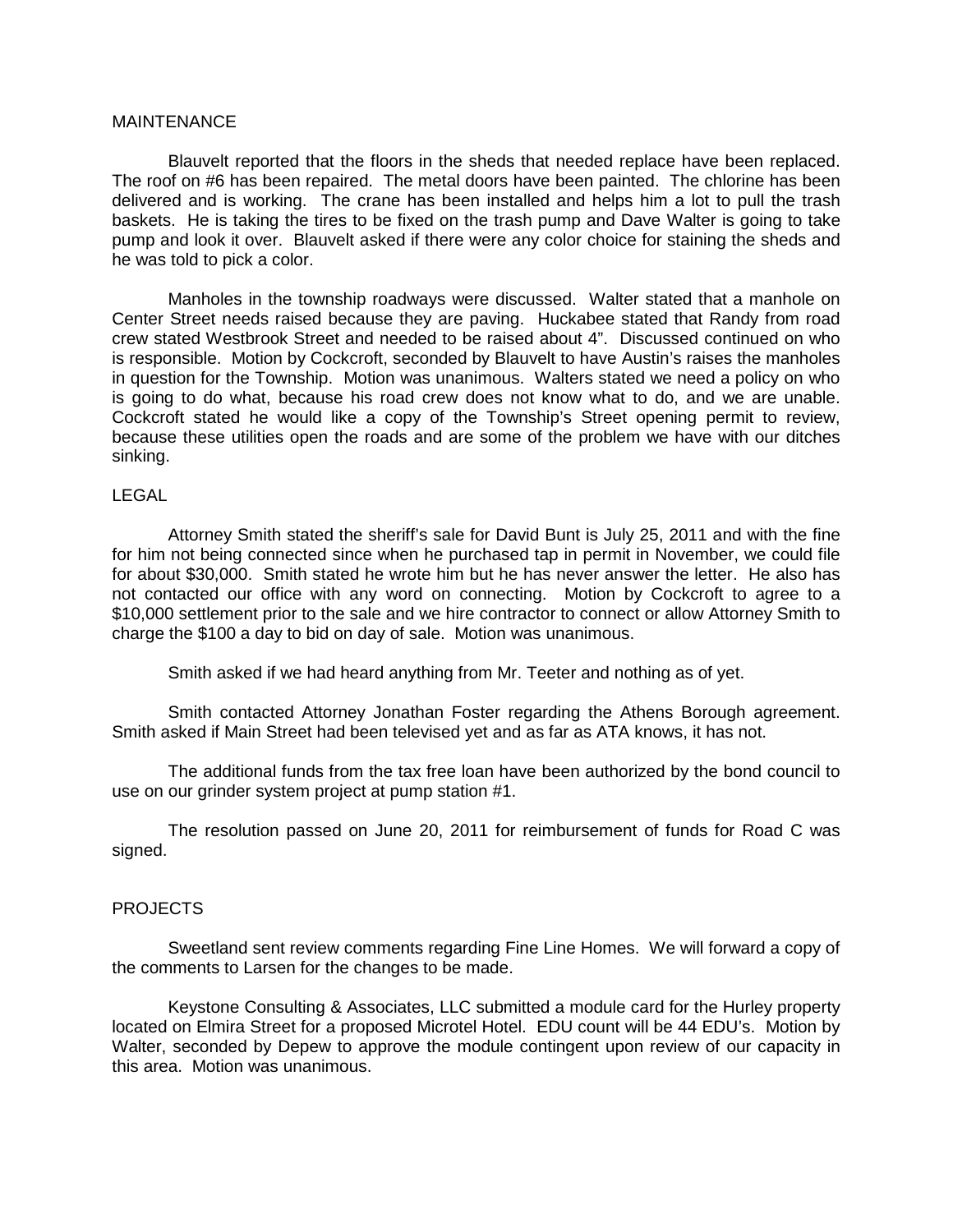A letter was received from CEI wanting a letter to serve for a new Super Wal-Mart. Increase would be about 10 to 20 EDU's. Motion by Walter, seconded by Depew to authorize the letter to serve for Wal-Mart. Motion was unanimous.

## OTHER BUSINESS

 Dr. Musto reported that the Valley Joint Sewer Authority does not want the trailer for the camera system and stated that they could purchase the same camera system for about \$2,000 less, so they are offering to purchase the system for what the cost is right now. Motion by Cockcroft, seconded by Walter to sell the camera system for the today's cost to the Valley Joint Sewer Authority. Blauvelt said the fire department might be interested in the trailer and if not we will put a for sale sign on it and put in parking lot for sale.

 Dr. Musto stated that Sayre Borough lost an employee, so they would not be interested in submitting a proposal for pump station maintenance. Also, Craig Allis had a concern using his license for our operator, so his father Dave Allis agreed to allow ATA to use his license. Motion by Walter, second by Dr. Musto to approve ATA to use Dave Allis license for our operator. Motion was unanimous.

 Musto stated that the VJSA project should go out to bid in early August with opening in September. Bond closing about October. He talked to Sayre about acquiring additional capacity. Sayre will be discussing this and Dr. Musto hopes that we would be allow an additional member on board, as we would be paying more O & M than Athens Borough. Right now is the best opportunity for Sayre and Athens Borough both to give us some of their capacity.

 Meeting recessed into executive session for personnel contract issues at 7:10 p.m. Per Musto - The Board came out of executive session at 7:32PM. Walters made a motion to approve the Employment Agreement as amended, Cockcroft seconded the motion, and the motion was approve 4 Yea and 1 abstention Mr. Blauvelt. Walters made a motion to hire Robert Blauvelt per the terms of the Employment Agreement, seconded by Depew, and approved 4 Yea and 1 abstention Mr. Blauvelt.

 Mr. Walters made a motion to adjourn, seconded by Mr. Depew, and passed 5-0. The meeting was adjourned at 7:47PM.

Respectfully submitted, Valorie Huckabee **Secretary**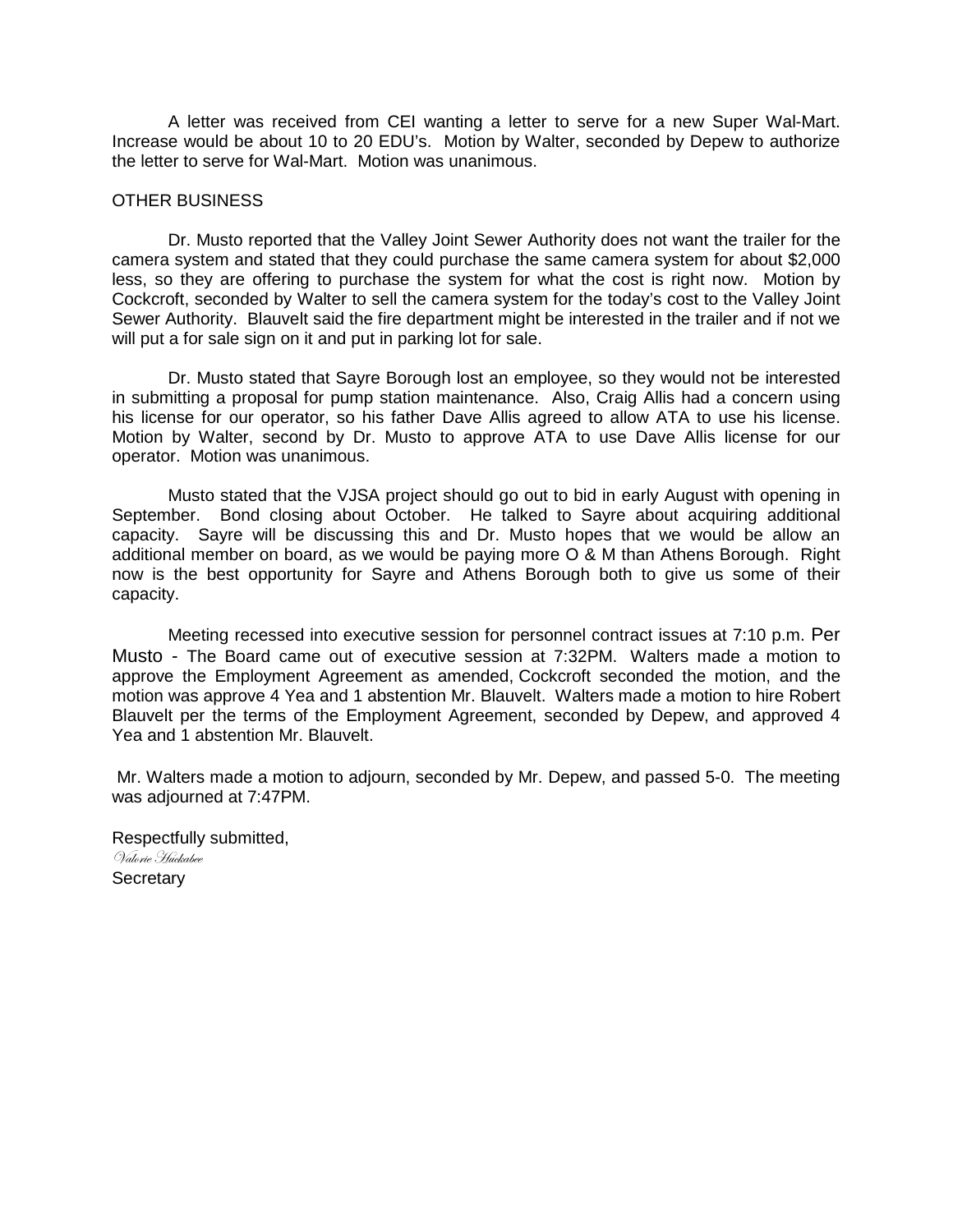# Athens Township Authority August 15, 2011

 ATA meeting had to be rescheduled, as there was not a quorum. Meeting was rescheduled to August 29, 2011 at 5:30 p.m.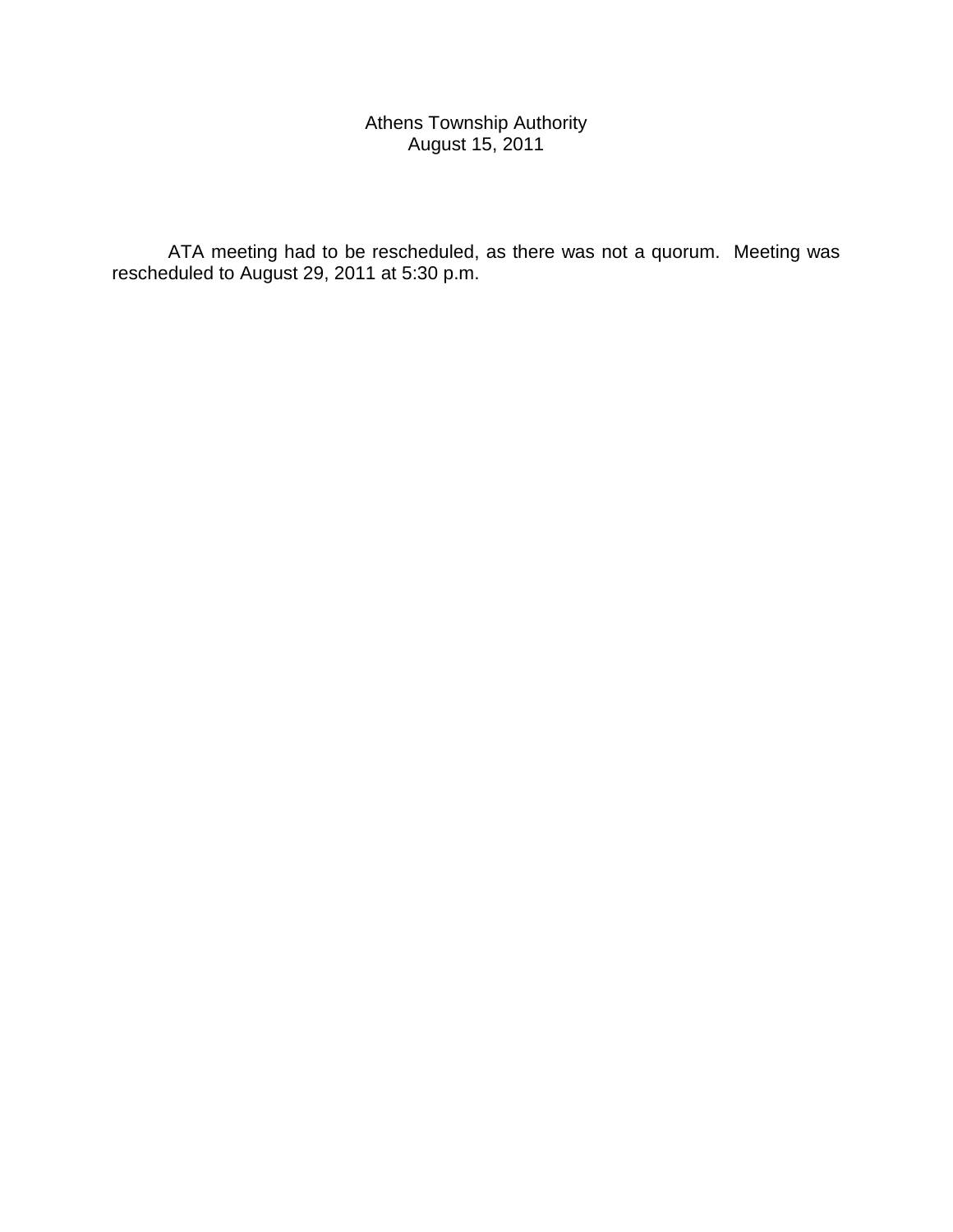#### **Athens Township Authority September 29, 2011**

 Chairman Dr. Pat Musto called meeting to order at 5:30 p.m. Members also present were Bob Blauvelt, Terry Cockcroft, and Jack Walter. Authority Attorney Mark Smith was also present.

 Motion by Walter, seconded by Blauvelt to approve the minutes of the July 18, 2011 minutes as written. Motion was unanimous.

 Dr. Musto reported the bids were received for the Valley Joint Sewer Authority project and is a lot higher than expected. Financing will be for \$20,000,000. ATA should still be okay rate wise at \$130 a quarter, as the bond will be for 22  $\frac{1}{2}$  years instead of 20 years. Dr. Musto stated he believes ATA will be able to acquire 3% to 5% capacity and still be okay with their sewer fees. Cockcroft stated it is fine to have capacity as long as we have capacity in the lines. Musto stated that our share of the bond would be \$66,000 a quarter. The Township supervisors have to guarantee for ATA and ATA wants them to approve guarantee for the additional capacity. If we do not acquire it, at least what we have is guaranteed. Discussion followed about future rates and that if ATA is going to raise rates, now is the time to do this. Dr. Musto had to leave meeting for another commitment and turned the meeting over to Vice Chairman, Terry Cockcroft.

## **CITIZENS**

 Brian Huckabee introduces himself and the company he represents is T & M Associates. It is an engineering firm based in New Jersey. They have been in business for over 45 years and have over 300 employees to do everything needed in the engineering field. He stated they have six offices throughout New Jersey and Pennsylvania and just opened an office in Bradford County. He stated due to the flooding, they have temporary renting an area at the South Waverly Borough building. Mr. Huckabee stated that he would like to entertain a proposal for on call services, plan reviews, onsite inspection and any other services, reports, etc. needed when needed. Cockcroft said he would like to see a proposal and board agreed.

#### **FINANCIAL**

The following bills were reviewed. Cockcroft asked what J & R Electric bill and Austin's bill were for. Austin's was for pumping the pump station by Camco during the April rain period and pumping Queen Esther recently. J & R was for pump station #1 and looking at #3. Jeff Paul's bill was for the repair of a pipe in QEE pump station, but Blauvelt said when J & R was up to station, what Jeff Paul did is not working, or it is believed to be not working. Blauvelt said he is not sure if Paul did anything to the check valve in the bottom of pit, where Paul replaced the pipe. Tripe V Electric will be contacted by Blauvelt to have them look at it and to give us a proposal for on call work instead of calling J & R in Vestal. Motion by Walter, seconded by Blauvelt, to approve the payment of the following bills. Motion was unanimous.

| Amrex                                | \$800.00   |
|--------------------------------------|------------|
| Aqua Pa. Water                       | \$551.36   |
| <b>Athens Township Supervisors</b>   | \$60.00    |
| Austin's Excavating                  | \$5,577.00 |
| Comercial Maintenance Chemical Corp. | \$131.16   |
| Coyne Textile Service                | \$60.00    |
| EFP Rotenberg, LLP                   | \$3,000.00 |
| <b>Gannon Associates</b>             | \$1,652.00 |
| Horn's True Value                    | \$27.05    |
| J & R Electric                       | \$881.00   |
| Jeff Paul Plumbing and Heating       | \$872.00   |
| Line Systems                         | \$912.45   |
| Niemiec, Smith & Pellinger           | \$328.50   |
| Penelec                              | \$3,091.50 |
| <b>Pitney Bowes</b>                  | \$1,103.22 |
| <b>Pitney Bowes Purchase Power</b>   | \$600.00   |
| Quill                                | \$176.46   |
| South Waverly Borough                | \$9,182.70 |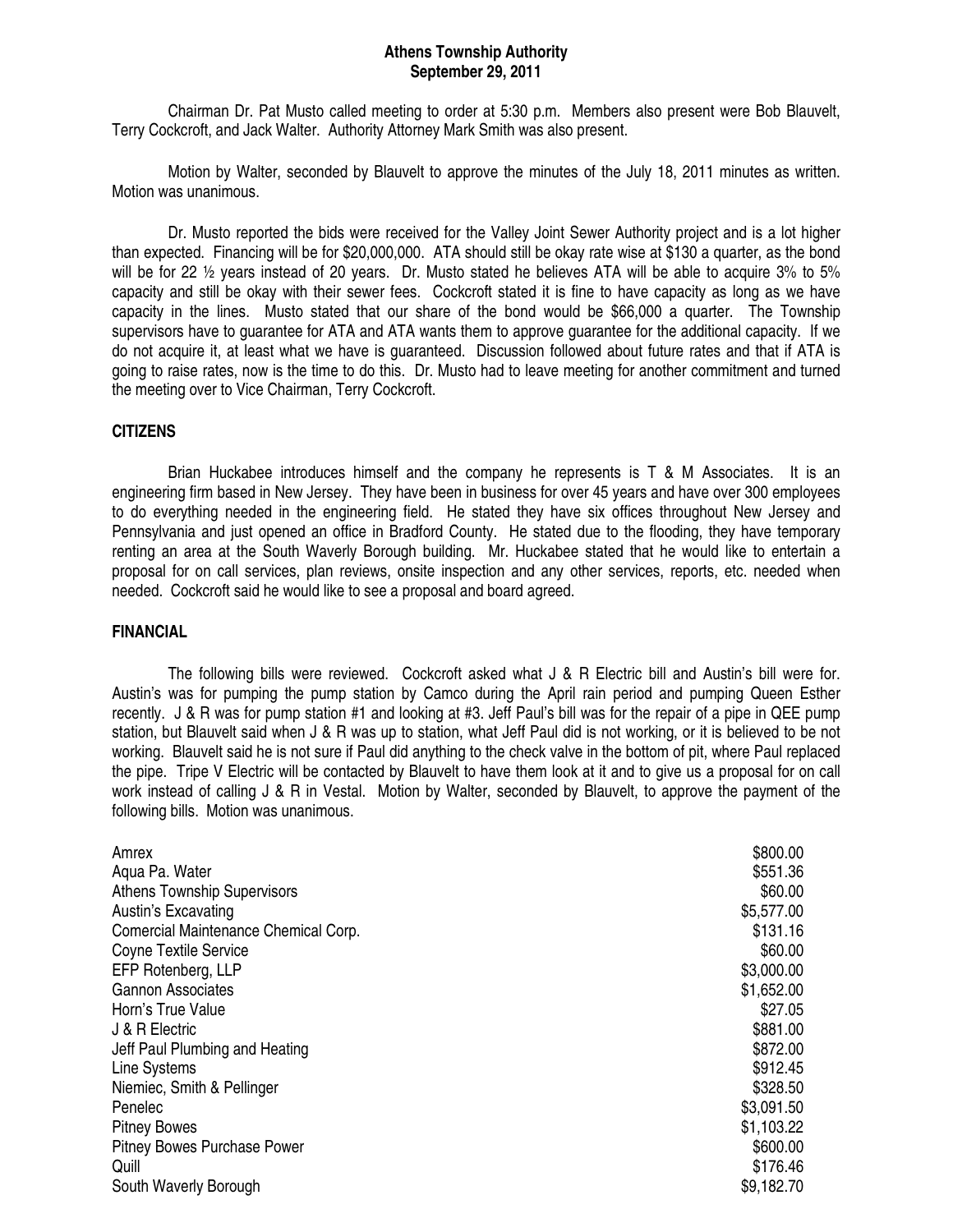| Sweetland Engineering               | \$2,608.15  |
|-------------------------------------|-------------|
| The UPS Store                       | \$27.96     |
| Time Warner Cable                   | \$120.17    |
| <b>USA Bluebook</b>                 | \$16.92     |
| <b>Valley Energy</b>                | \$446.09    |
| <b>Valley joint Sewer Authority</b> | \$2,320.00  |
| TOTAL                               | \$34,545.69 |

## **MAINTENANCE**

 Bob Blauvelt reported that he called Joe Rosati regarding an alarm that was received at pump station #1 this morning. He stated 2 of Rosati's men came to station and checked the electric panel and said it was from a power surge. Blauvelt then asked about what we should do about the valves in pump station #3 since they are not moving right. Cockcroft spoke to Blauvelt about the valves.

## **LEGAL**

Attorney Smith reported that there was a sheriff's sale held on the 28<sup>th</sup>, the Bunt property located on Wilawana Road for non-connection of sewer was auctioned off, and ATA is the proud owners for about \$2,000.00. Smith stated ATA can acquire insurance and Smith will contact Gannon's and approximately 1 month, we will have deed and we can change locks etc. Smith said someone needs to take picture of the property right now to show what it looks like now. Smith stated a letter like the resolution we passed for the reimbursement for the Road C work was requested and Smith had Dr. Musto sign the letter. Foster was contacted about the Athens Borough contract and the lines need televised first.

 Meeting recessed into executive session at 6:55 p.m. for legal reason. Meeting reconvened at 7:15 and adjourned.

Respectfully submitted, Valorie L. Huckabee **Secretary**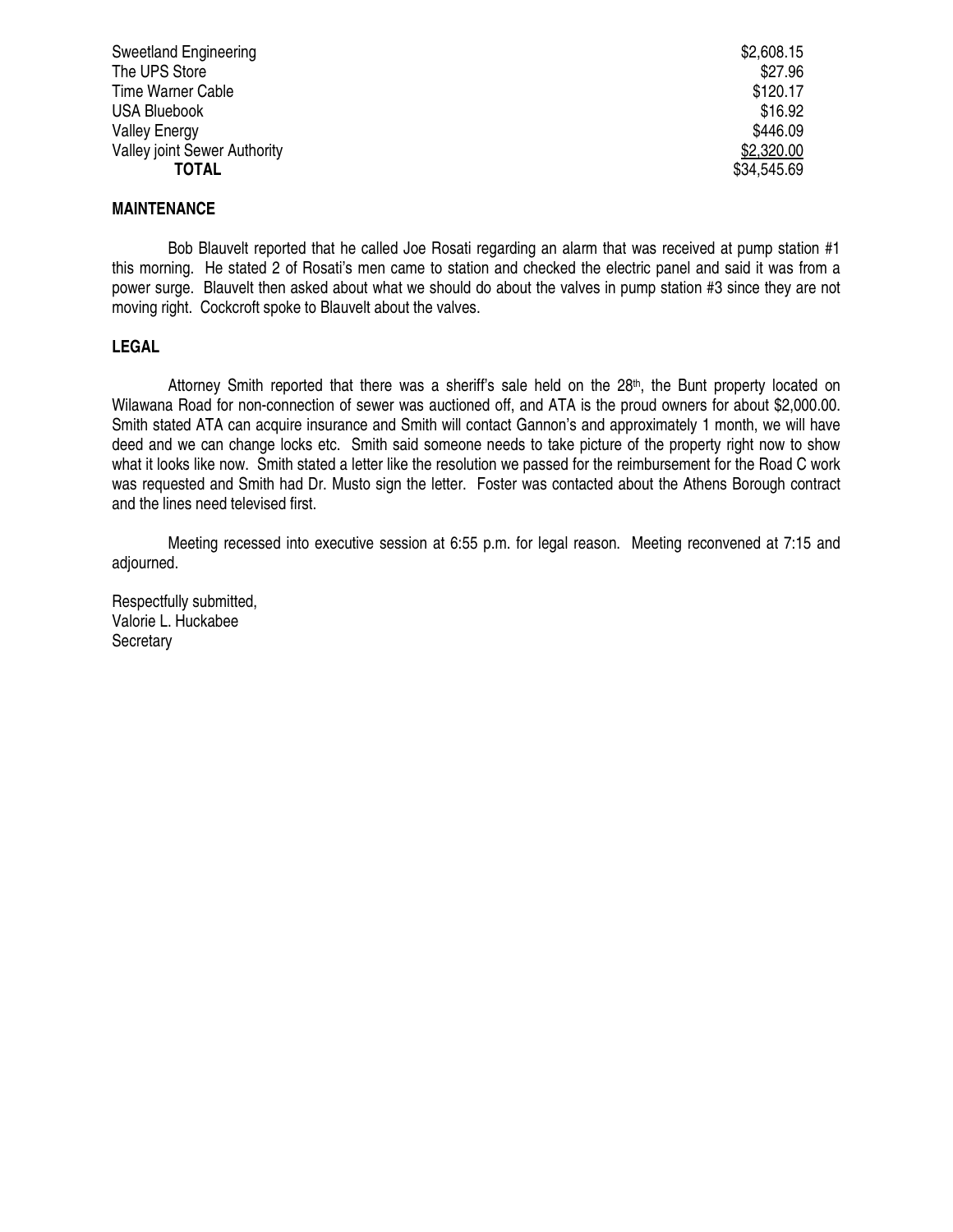## Athens Township Authority October 17, 2011

 Chairman, Patrick Musto at 5:30 p.m., called meeting to order. Members present were Terry Cockcroft, Bob Blauvelt, Jack Walter, and Terry Depew. Also attending was Solicitor Mark Smith and Secretary Valorie Huckabee. Guest was Mark Lundquist and Brian Huckabee.

There were no citizens to be heard

 Motion by Cockcroft, seconded by Walter to approve the payment of the September 29, 2011 meeting as presented. Motion was unanimous.

## FINANCIAL

 Mark Lundquist presented the bank loan figures for the \$20 million dollar loan from for the Valley Joint Sewer Authority plant construction. Lundquist explained this loan is a drawdown line of credit, so the final figure of the loan will be based on how much has been used. There will be 3 yearly notes. ATA 22% shares will be \$4.4 million. Discussion followed about obtaining additional capacity from other municipalities. For every 1%, ATA would have to pay additional \$12,358.27. The Township Supervisors will have to guarantee the loan and ATA should have them guarantee for higher percentage of capacity, even if we do not use it. Motion by Walter, seconded by Blauvelt to accept the report and forward to the Township Supervisors for ordinance adoption for 27% capacity. Motion was unanimous.

 Lundquist stated interest rates have dropped significantly in the last 6 months and he has spoken with the bank and has asked them to modify the current loans. This would be completely by a letter agreement and not a refinance. Motions by Walter, seconded by Depew, to have the appropriate officers sign the letter of agreement to lower the interest rate on our current loan with 1<sup>st</sup> Citizens. Motion was unanimous. This could save appropriately \$50,000 to \$75,000 on the loan.

 The following bills were reviewed for approve for payment. Motion by Cockcroft, seconded by Walter to approve the payment of the presented bills that total \$8,292.04. Motion was unanimous.

| Aqua Pa. Water                      | \$43.00    |
|-------------------------------------|------------|
| <b>Athens Borough Council</b>       | \$2,564.10 |
| <b>Gannon Associates</b>            | \$403.00   |
| J & R Electric                      | \$1,614.84 |
| Niemiec, Smith & Pellinger          | \$390.00   |
| Pa. 1 Call                          | \$22.80    |
| Penelec                             | \$1,457.90 |
| PennDot                             | \$280.00   |
| Purchase Power - Pitney Bowes       | \$265.00   |
| Secretary of Commonwealth           | \$168.00   |
| The Morning Times                   | \$17.80    |
| <b>Valley Energy</b>                | \$25.60    |
| <b>Valley Joint Sewer Authority</b> | \$1,040.00 |
| TOTAL                               | \$8,292.04 |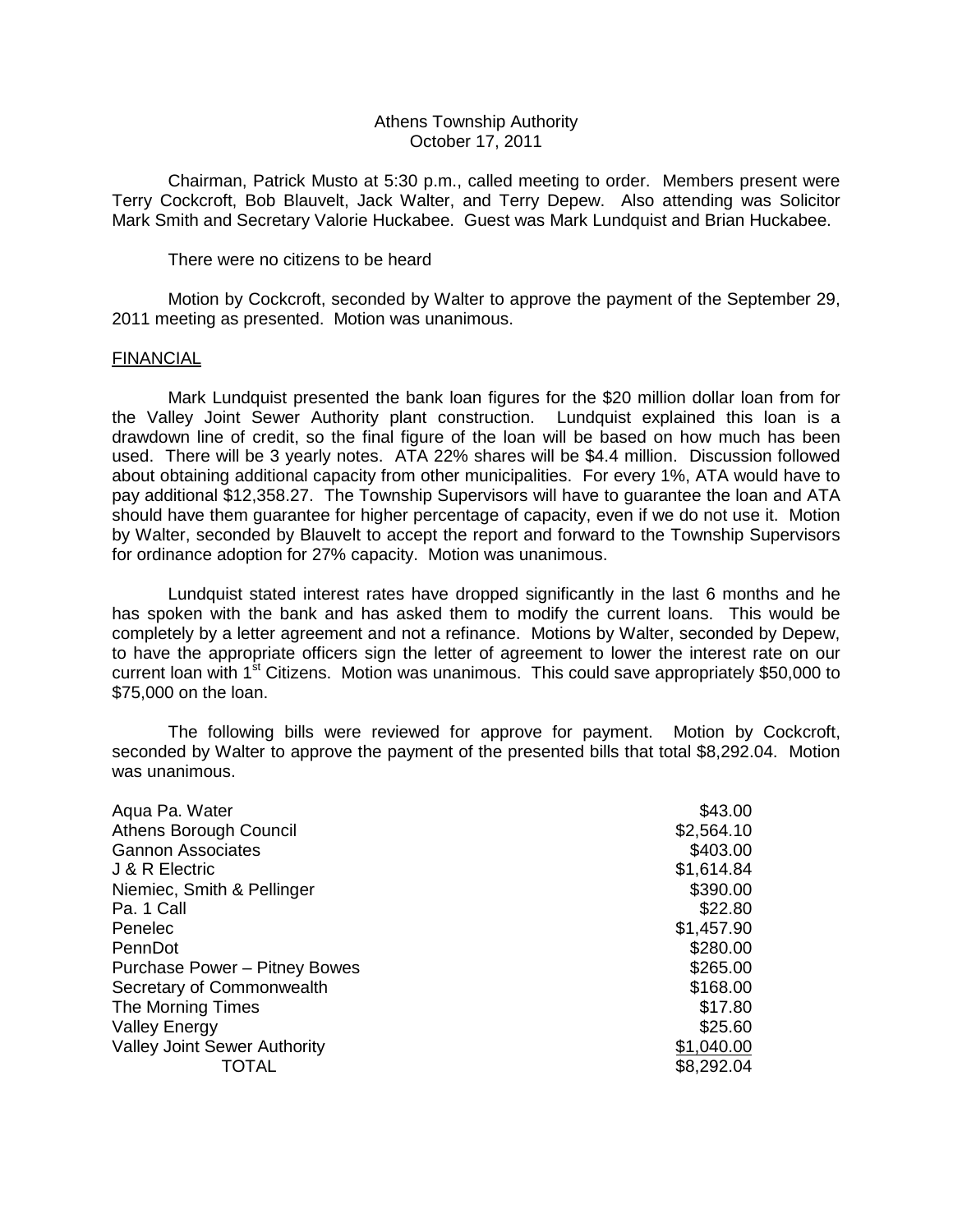A service agreement was received was received from Kinsley Power Systems for CVS pump station. Secretary Huckabee questioned why we got it to begin with as this not ATA's station. Blauvelt stated when they came last week to do the bi-yearly service on our pump stations; there had not been an agreement to include this pump station. The boards stated to have Blauvelt notify Kinsley that this agreement and any charges need to be bills to CVS and not ATA.

 Brian Huckabee from T & M Associates presented an agreement for services by T & M for any services needed by ATA for engineering, plan reviews, inspections, and any on the call items or anything needed by ATA. Motion by Cockcroft, seconded by Blauvelt to approve the T & M Associates contract as presented. Motion was unanimous.

## MAINTENANCE

 Blauvelt stated on October 7, 2011, Athens Borough's televised Main Street from Edward Street to Public Street and there are some problems. He believes this was televised for FEMA reason and not for our agreement with Athens Borough. There still has not been an agreement change for the pump stations.

 Blauvelt contact Triple V electric for prices for services. They will charge \$42 an hour for services and \$75 an hour for emergency type call outs. Blauvelt stated that it would take them about 20 minutes if called out on emergency type basis. Cockcroft asked that we write Triple V and ask them for qualification for the items we would need them to do for us. Triple V stated that they service Athens and Sayre Borough.

 Austin's has fixed the manhole in Hickory Heights. In addition, Blauvelt received a call from Township regarding sinkhole on Vista Drive and it is not ATA problem, Cockcroft stated it is Water Company.

# LEGAL

 Attorney Smith stated that we would have deed in a couple weeks for the Bunt house. He spoke with insurance company to obtain some insurance on house and Gannon's would like to have pictures of inside also. ATA got 2 estimates to clean up the property landscaping wise when were able to get on the property. Randy's Greenhouse estimate was \$1,865 and Nick's landscaping is \$1,500. Motions by Depew, seconded by Blauvelt to have Nick's do the landscaping work as soon as were able to get on property. Motion was unanimous. We will also check the condition of items in house and see if anything needs to be done to get it on the market to get it sold. Locks will be changed as soon as we can get in house after Mr. Bunt leaves.

 Smith stated he wrote Navarrow & Wright regarding the charges they charged ATA that ATA does not agree with, as they were not the fee's per our agreement with them. Smith stated Mr. Wright said he had authorization for all the charges and Smith stated to him to send his authorization for the charges.

# OTHER BUSINESS

 Blauvelt stated that there are campers in a few areas that seem to be living in and wanted to know if has permission to question if they are connected to the sewer line. There is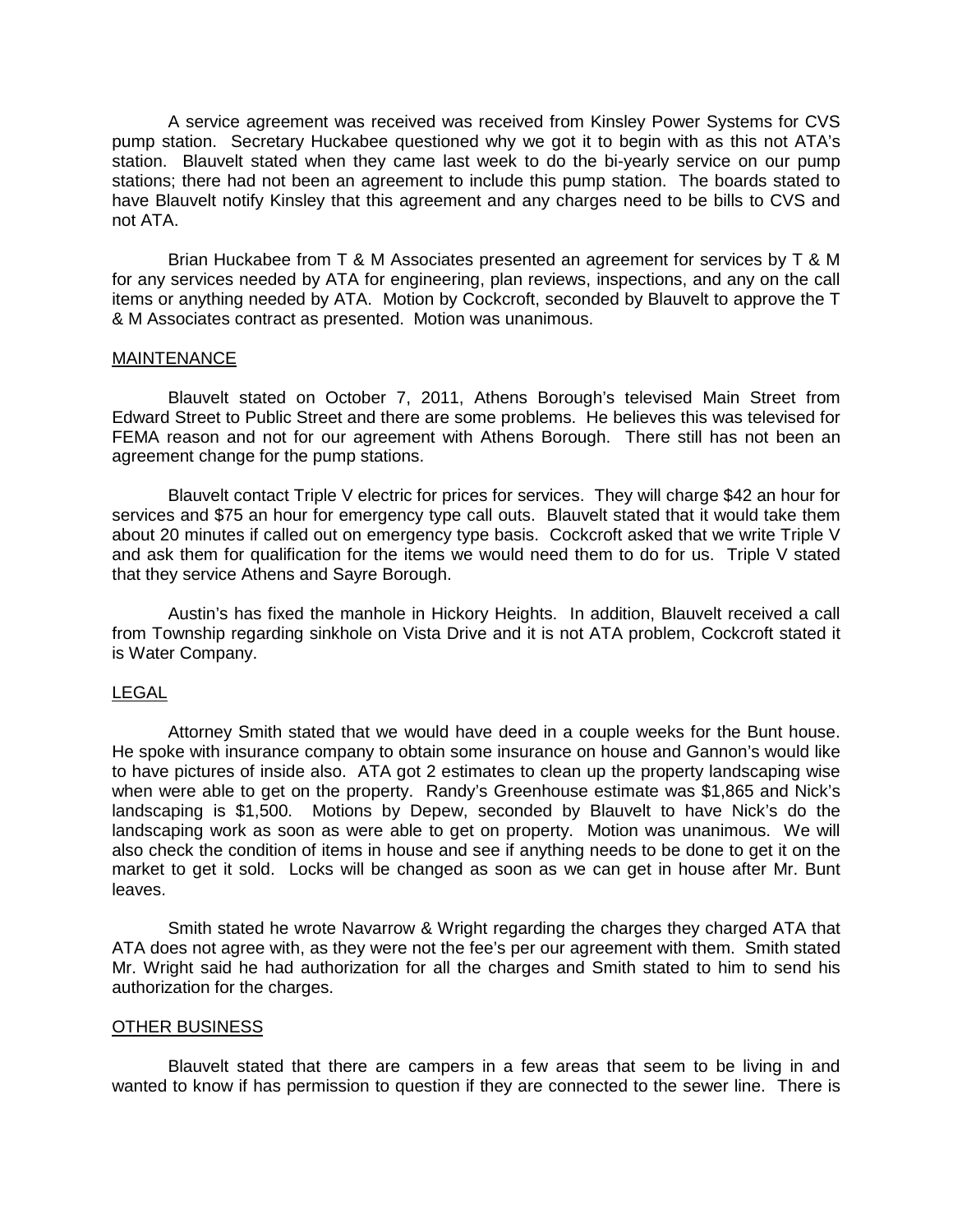one down behind the diner in Greenes Landing and 1 behind the Rosh's ice cream store. Blauvelt stated yes he needs to check these out.

 FEMA is getting a conditional use permission to put HUD trailers on Austin's property on the Wilawana Road. Discussion followed about who is responsible. For trailer court, the landowner is responsible for all fees. After further discussion, ATA will not waive any fees and they will have to abide by our Rules & Regulations, as any other developer would do.

 Discussion followed about changing firms for big sewer projects for ATA. Dr. Musto stated that since CET is the Valley Joint's engineer he feels they could do jobs also for ATA. Cockcroft stated he is employed by CET and would abstain from any votes involving CET. If ATA has any projects in the future, we will ask for proposals.

No further business, meeting adjourned at 7:16 p.m.

Respectfully submitted, Valorie L. Huckabee Secretary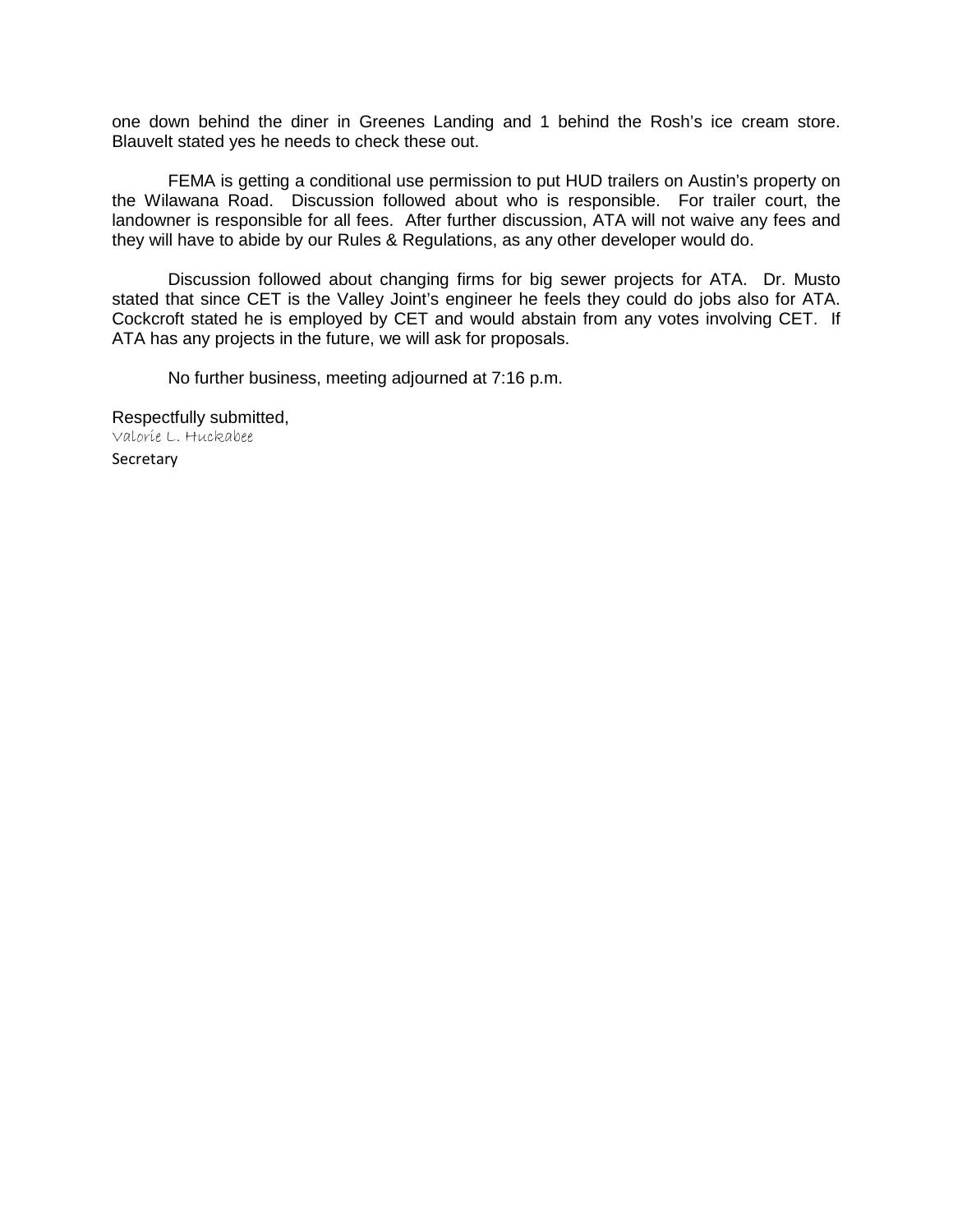## Athens Township Authority November 21, 2011

Chairman, Pat Musto, called meeting to order at 5:30 p.m. Members also present were Terry Cockcroft and Bob Blauvelt. In addition, attending was Attorney Mark Smith, Secretary Valorie Huckabee and T & M Associates, Project Manager, Brian Huckabee.

No citizens were present to be heard

 Motion by Cockcroft, seconded by Blauvelt to approve the minutes of the November 21, 2011 meeting as written. Motion was unanimous.

#### PROJECT'S

 Cockcroft reported that the muffin monster construction at pump station #1 has started. While he was with Vacri Construction and the muffin monster representative, it was found that the steel beam and the hatch modification and new hatch are not needed. A hot box and the placement of the hot box will be under the existing roof of the control panel. With the items not needed and the purchase of the hot box, ATA will be ahead approximately \$400. Motion by Cockcroft, seconded by Blauvelt to approve the changes and sign the change order when presented to ATA by the engineers. Motion was unanimous. ATA also received a request for an extension of time for the construction. Vacri stated due to the flooding they got behind. Motion by Blauvelt, seconded by Cockcroft to approve the change order for the extension of time to December 23, 2011 instead of November 18, 2011. Motion was unanimous.

 Discussion followed about the evaluation of pump station #6. Based on the review of the information provided by ATA there appears to be variations in assigned flow rates per EDU. Based on the drawdown tests, the DEP module paperwork and our capacity spreadsheet, which is not correct, it appears that the pumping station is currently operating at 93% capacity. T & M recommends that ATA take measures immediately to address these capacity concerns prior to approving any additional connections to the system associated with the P. S. #6. The installation of a flow meter would greatly help determine the status of the station and how the station is performing. The flow meter, installed on the force main piping downstream of the station would mostly likely be a mag-type flow meter, similar to the ATA flow meter along SR199. In addition to the meter, T & M recommends the installation of the pressure sensors on the discharge forcemain of each pump. The sensors will be beneficial in evaluating the performance of the pumps and verify that the force main is not obstructed. The output signals from the flow meter and pressure sensors have the potential to be transferred, via a telephone and internet connection to ATA's secretary computer for continual monitoring. It would need to be determined that telephone and internet service is available at the site. T & M also recommends having the pumps service immediately and evaluated by the approved manufacturer's service rep. Fluid Kinetics was contacted and they will be down to service both pumps for \$1,000 plus any parts if needed. At that time, ATA should discuss the possibility of modifying the existing pumps to accommodate the projected increased flows to the station or if new, larger sized pumps should be purchased to replace the existing pumps. If new pumps are considered by ATA, design calculations will be required to properly size the pumps for projected flow rates and current system conditions. Project Manager, Brian Huckabee presented the costs estimates for Pump Station #6 for the mag meters, which will measure the flow through the station, gauge pressure transmitter, which will measure the discharge pressure of each pump during the pump cycle, video graphic recorder, which records flow and pressure date, software,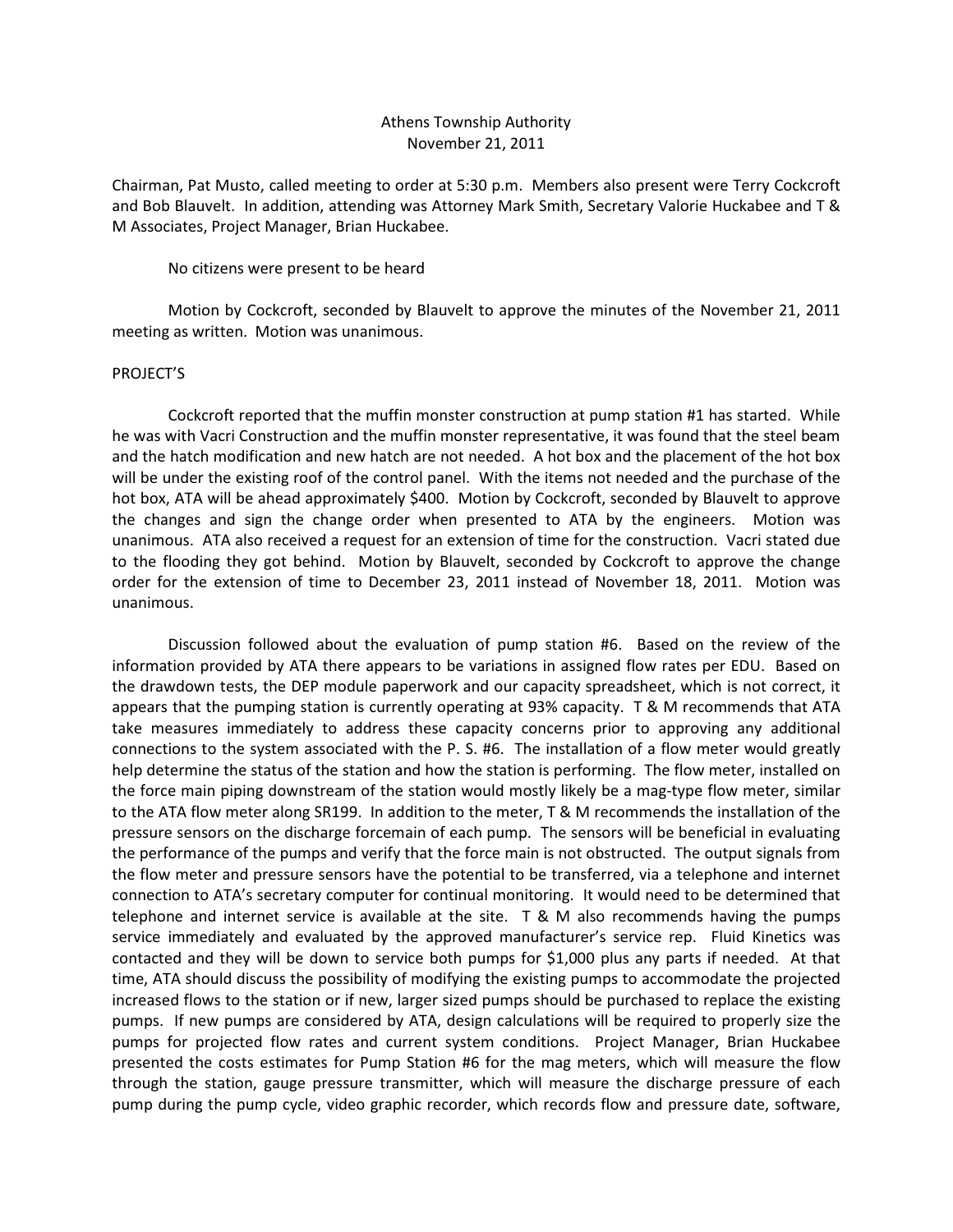which moves the data from video graphic recorder to remote computer and on site start up, installation of a 6 ft. diameter doghouse manhole to locate flow meter, assuming 4 feet deep, and internet connection. Also, install the muffin monster to the pump station. Cost of this is \$43,103.00. Due to FEMA connecting approximately 80 mobile homes to the line, Attorney Mark Smith stated an emergency should be declared and is justified to get this work completely immediately. Motion by Cockcroft, seconded by Blauvelt, to declare pump station #6 an emergency and authorize Chairman to sign the emergency resolution, allowing the repairs to be made immediately, as an emergency fix. Motion was unanimous. Attorney Smith will forward the resolution paper work to ATA for signatures. Motion was unanimous. T & M was asked to prepare a proposal for the engineering of the Emergency repairs.

 T & M Project Manager Huckabee reported the FEMA sewer construction is doing okay. He stated Vacri Construction is installing the lateral construction so he is a lot more confident on the construction. There is a lot of water and CH2MHill understands the importance of making sure the system is watertight. Huckabee stated they are very good of addressing any of his concerns he has. They have about 1200' of pipe yet to install and have to connect to our manhole.

#### FINANCIAL

 The following bills were reviewed and approved for payment. Motion by Blauvelt, seconded by Cockcroft to approve bills as presented that total \$11,021.75. Motion was unanimous.

| Aqua Pa. Water                         | \$101.33    |
|----------------------------------------|-------------|
| Bradford County Sheriff's Dept.        | \$618.77    |
| Data Management & Reporting            | \$176.00    |
| <b>Gannon Associates</b>               | \$405.00    |
| Greater Valley Chamber of Commerce     | \$50.00     |
| J & R Electric                         | \$913.41    |
| <b>Kinsley Power Systems</b>           | \$1,710.90  |
| Line Systems                           | \$304.99    |
| McCloe's                               | \$250.00    |
| Navarrow & Wright Consulting Engineers | \$3,118.20  |
| Niemiec, Smith & Pellinger             | \$350.00    |
| Pa. One Call                           | \$38.00     |
| Penelec                                | \$1,431.03  |
| <b>Pitney Bowes</b>                    | \$100.00    |
| Schuylkill Mobile Fone                 | \$360.00    |
| Time Warner Cable                      | \$92.01     |
| <b>Valley Energy</b>                   | \$122.11    |
| Valley joint Sewer Authority           | \$880.00    |
| <b>TOTAL</b>                           | \$11,021.75 |

 ATA received a payment request from Vacri Construction, for the price of the muffin monster grinder pump. Payment request is \$34,528. ATA received the paper work from Vacri and has not received approve correspondence from Sweetland. Motion by Blauvelt, seconded by Cockcroft to approve the payment of \$34,528, pending Sweetland's approval. Motion was unanimous.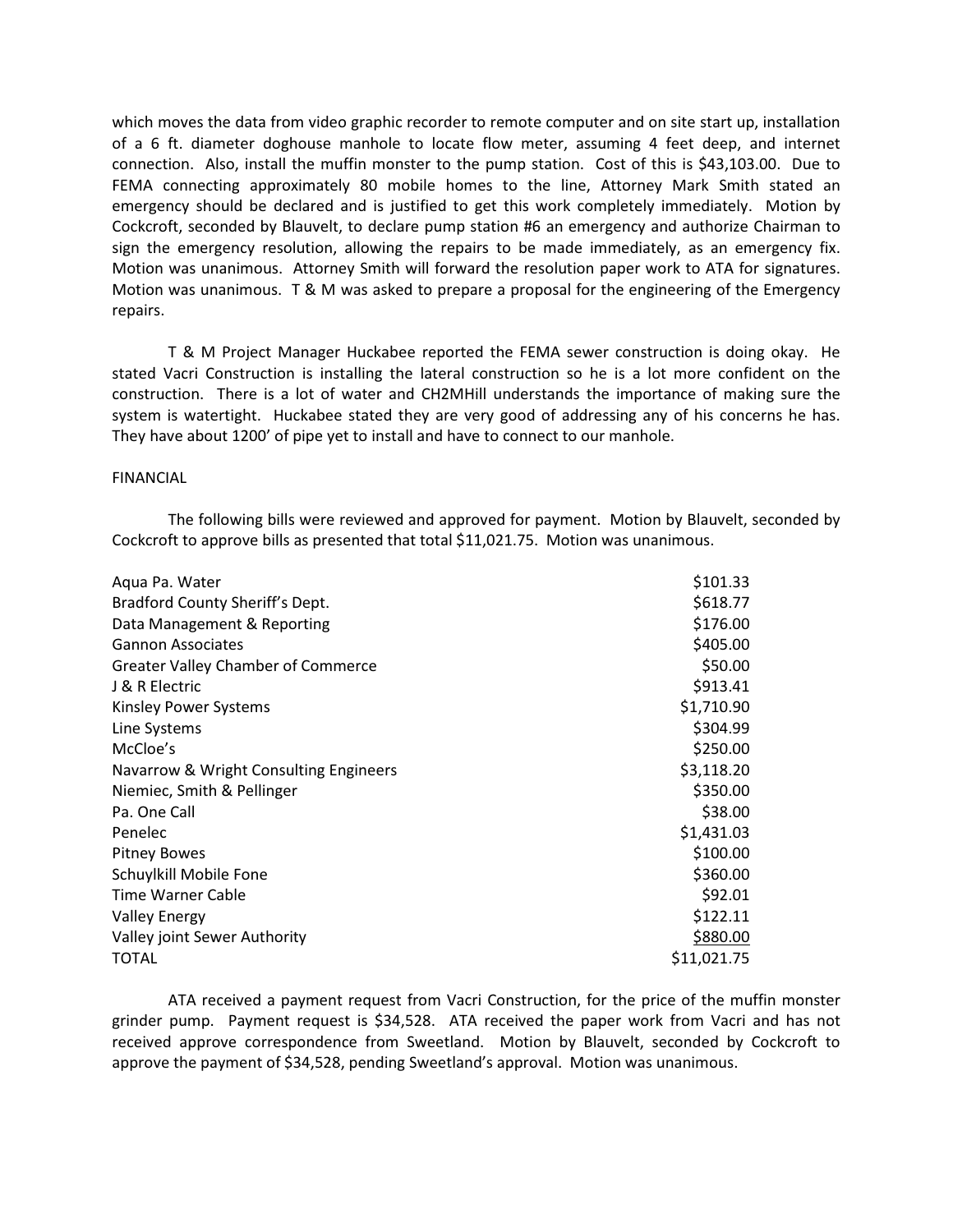#### LEGAL

 Attorney Smith said we should be getting deed to the Bunt property within a week. We will need to evict him at that time. Smith will start the eviction procedure now, just in case he does not leave when we notify him. Right now ATA has insured interest insurance on property and will change it to insure property as soon as we have deed.

 We received notification from Athens Borough regarding the video taping of the sewer lines from Edward to Public Street on Main Street with the river being high during the flood time and present. They state there are no problems. Musto will speak with Athens Borough and request them to video Main St south of Edward.

#### MAINTENANCE

 Blauvelt stated the sink holes that ATA was called about on Vista Drive are taken care of, the water company took care of them while they are digging on road. The furnaces and block heaters have been turned on at the stations. The heat tapes have been plugged in also. The manhole flags have not installed yet as a special tool is needed. We will have to purchase the tool. There is water in the air relief valves and Blauvelt wanted to know what we should do about that. The old basket from pump station #1 could work at pump station #4, and he needs a new cable. Permission was given to purchase the cable. Blauvelt was told to arrange for smoke testing with Athens Borough in Hickory Heights and Queen Esther Estates. Cockcroft asked Blauvelt if chlorine was working at #1 and he said no – it needs electric. ATA will ask Vacri, since they are at pump station #1 doing work to see if they will run an outlet to the shed to make this work.

#### OTHER BUSINESS

 The capacity study spreadsheet shows a bottleneck area on Elmira Street, but not sure how correct this is, since the spreadsheet has errors. A sign was seen stating that a Comfort inn Suites is going to be built which is north of this area. T & M is working on the spreadsheet and capacity problem now and we formally have not been notified of any hotel yet. We will address this when we get the correct info for the capacity study. In addition, south of Nomac Housing off Mile Lane, property was sold for a Senior Assisted living facility, which will also affect this area.

Dr. Musto said there are no takers on giving ATA any capacity.

No further business, meeting adjourned at 7:15 p.m.

Respectfully submitted, Valorie Huckabee **Secretary**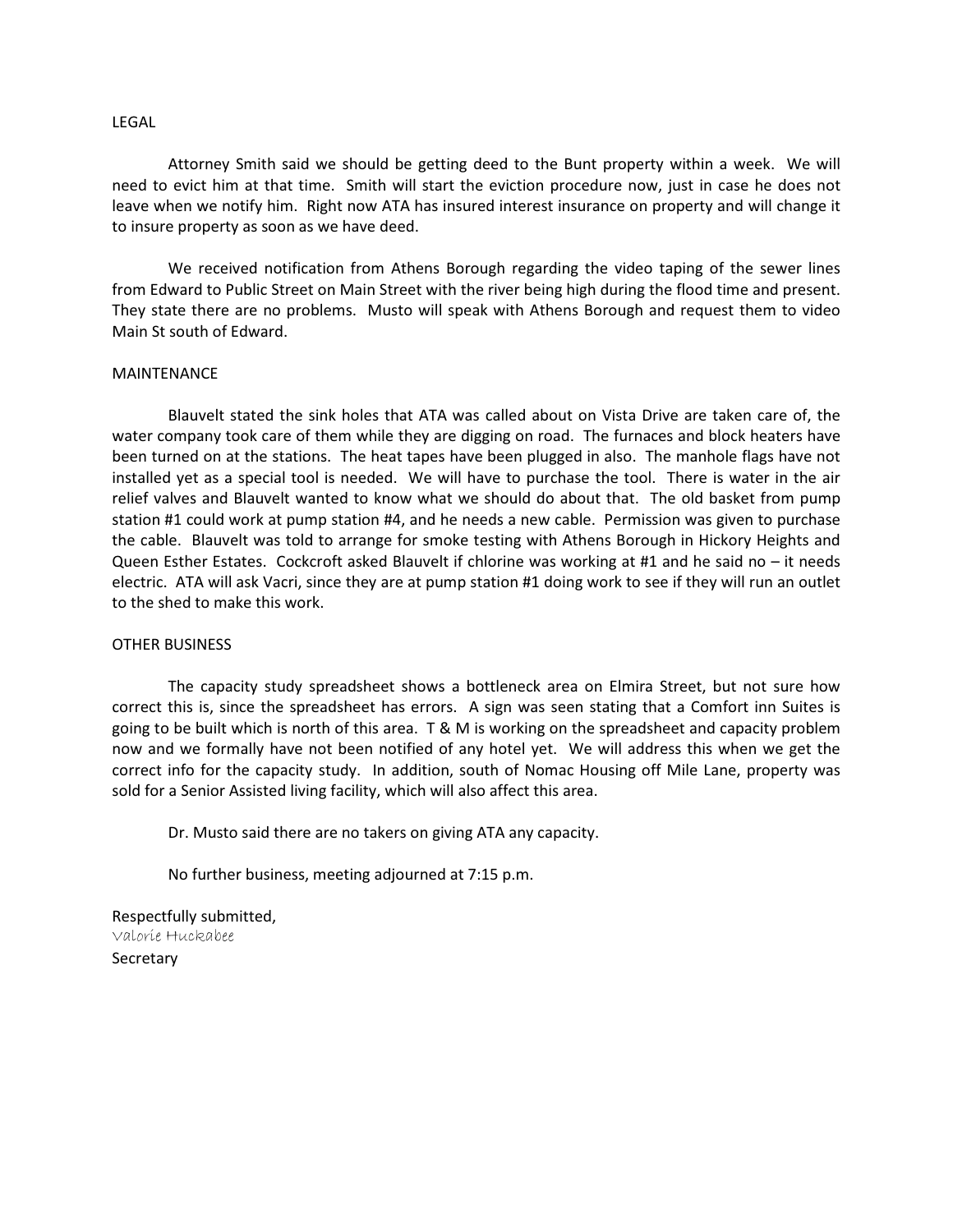#### Athens Township Authority December 19, 2011

 Chairman Patrick Musto called the meeting to order at 5:30 p.m. Members also present were Bob Blauvelt, Terry Cockcroft and Terry Depew. Authority Borough solicitor Mark Smith, assistant secretary, Valorie Huckabee also attended.

#### There were no citizens to be heard

 A Comfort Suites hotel is being proposed on the corner of Elmira and Westbrook Street. ATA received a request for a "will serve" letter for 8,400 gpd capacity. Motion was made by Cockcroft, seconded by Depew to approve a will serve letter for Comfort Suites. Motion was unanimous. Secretary Huckabee stated she received a phone call from the Haggerty residence located on Westbrook Street, complaining that they have to flush their toilet twice to have it empty correctly. He stated this happens between 8 a.m. and 5 p.m. Haggerty stated he had Router Rodder out to check his sewer line and all is fine. He stated they told him our main line was full. ATA will have operator pop manholes and check to see if there is a problem.

### PROJECTS

 T & M Associates, Project Manager, Brian Huckabee reported FEMA is completed with the sewer. The lines have been tested and they have 58 connections. At the moment, they told ATA and have paid for 36 units. Daily observation reports have been submitted to ATA for their file.

#### **Capacity Study and Spreadsheet Review/Updates**

T & M Associates are continuing to review of the ATA Capacity Study and Spreadsheet, specifically related to the impacts to PS#6. They received the notification from the Authority concerning the 23,100 gallons per day anticipated from Phase 1 and Phase 2 & 3 of the 13 acre site near Lamoka Road and Mile Lane Road. We are specifically looking at the impacts to PS#6 so we can incorporate the latest information into the selection of the communator for the pump station upgrades. We will also be providing new/additional maps of the areas contributing to the capacity of ATA's system not previously mapped. The mapping will be the last part of the capacity study effort and will be performed as additional service on a time and material basis.

#### **Pump Station #6 Upgrades Design & Construction**

On Tuesday, December 6<sup>th</sup>, Tim Edinger, PE, and Mark Ambrose, PE of the T&M Associates Bethlehem Office came up for a kick-off meeting for the proposed improvements to ATA's PS#6. Also in attendance was Terry Cockcroft, Vice-Chair and Valorie Huckabee, Secretary, ATA; Vernon Ziegler, Project Manager, Vacri Construction; Joe Rosati, J&R Electric; Kai Pan, KP Consulting; Danylo Bilynskyj, Applied Analytics, Inc.; and Brian Huckabee, Project Manager for T&M Associates.

#### Project Description:

The purpose of this project is to provide PS#6 with an inflow communator to increase the life span of the pumps while decreasing the required maintenance. Also included in this project will be the installation of a mag-type flow meter and pressure sensor in a dog-house type manhole located on the forcemain pipe outside of the fenced area to the south of the pump station within ATA's easement. All controls and other appurtenances will be wall or floor mounted within the pump station building. Underground conduit will be used for all required connections. Data from the flow meter and pressure sensor will be transmitted to the Authority's office via an internet connection. The currently leaking water service line to the yard hydrant will be replaced/repaired.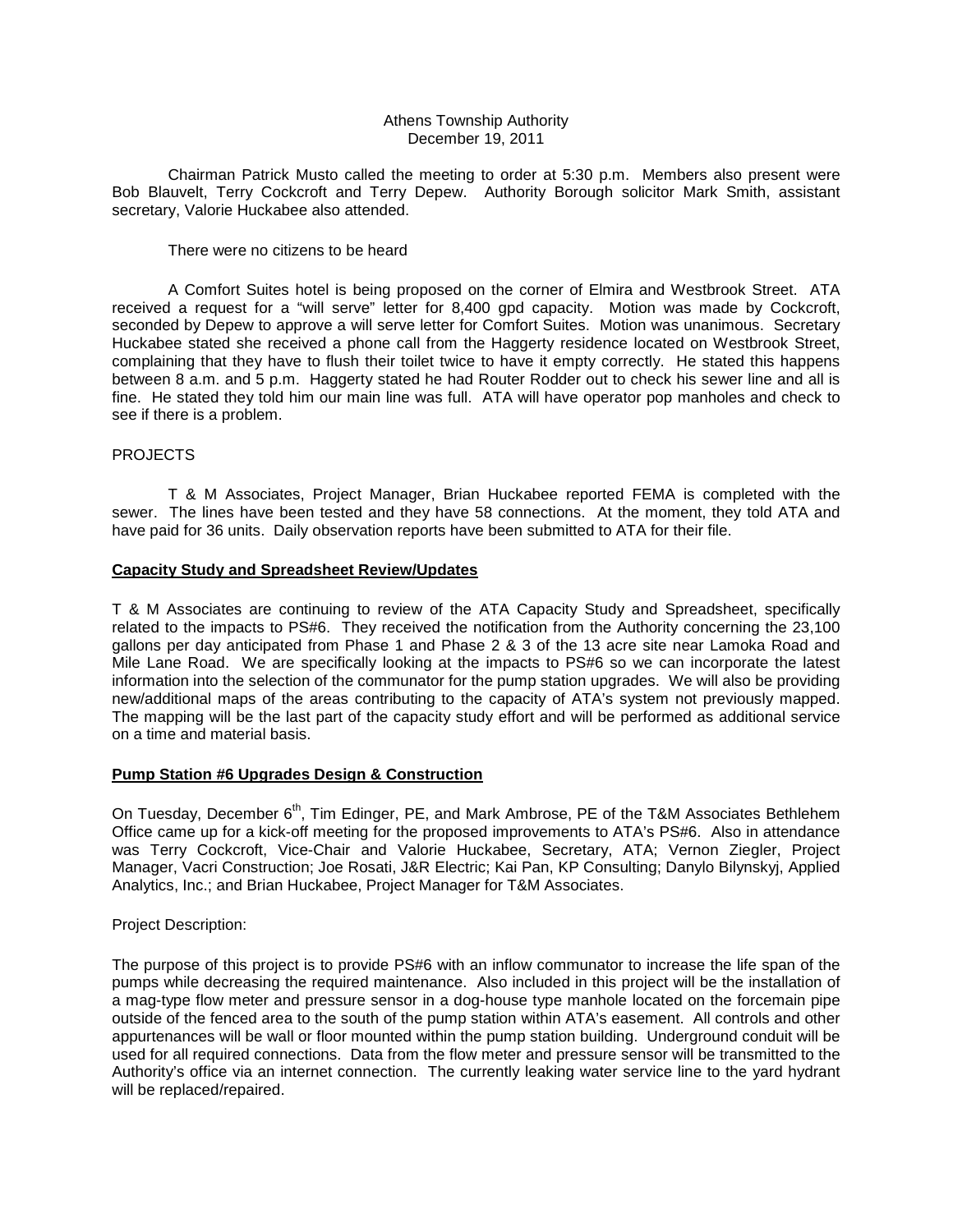Since the Authority has declared an operational emergency, this project will not need to go through the advertisement or bidding process. ATA intends to purchase the long lead items: communator, flow meter, pressure gages. Vacri Construction will purchase and install all conduits, water line and perform the actual construction. KP Consulting is responsible for having the data signal available to the ATA office computer via the internet.

We are currently completing the project base plan, coordinating with equipment vendors, and reviewing existing and proposed flow data as received from the ATA so that equipment can be sized accordingly. We anticipate having the draft base plan ready for the Authority's review by December 22.

At this time, T&M Associates recommends that the ATA move forward and order the flow meter and pressure sensor as proposed in the upgrade. We anticipate providing ATA with our final recommendation for the communator within 10 days; however, we respectfully request that the Board authorize Dr. Musto' authorization to order the communator, based upon T&M's recommendation so we do not have to wait until the January meeting for the order to be placed. It is our understanding that the communator has an eight (8) to ten (10) week lead time. T&M will provide all necessary information to the Authority for you to place order equipment.

| Vendor       | Item                   | Model #                       | Cost        |
|--------------|------------------------|-------------------------------|-------------|
| <b>ABB</b>   | <b>Flow Meter</b>      | FEV125150V1S4A1B1D1A3P2B3A1M5 | \$5,772     |
| AMETEK       | <b>Pressure Sensor</b> | 575SB0150CHS/K515076-50       | \$932       |
| ABB          | Videographic Recorder  | SM503FCU3ET020ESTD            | \$2,515     |
| ABB          | Data Manager Software  | SW/DATMGR                     |             |
| ABB          | <b>On-Site Service</b> | Startup/Checkout/Training     | \$1,000     |
| Watermark    | <b>Muffin Monster</b>  | 30005-24                      | \$35,000    |
| <b>TOTAL</b> |                        |                               | \$45,219.00 |

#### EQUIPMENT PURCHASE RECOMMENDATION

Prior cost estimates of \$32,000 for the Muffin Monster and \$1,816 for the pressure sensor were revised based on changes to the project scope with included upsizing the Muffin Monster to accommodate higher flows to the station. We were able to eliminate one of the pressure sensors by relocating the proposed location of the sensor to measure the pressure in the common force main rather than in individual pump discharge lines. Motion was made by Blauvelt, seconded by Depew to order the meters and equipment now for \$10,219 and also authorize Chairman Musto to order Muffin Monster per T & M Associate's recommendation for \$35,000. Motion was unanimous.

#### **INSURANCE**

 Steve Sumner attended the meeting to provide ATA with the 2012 insurance costs. The policy was reviewed. Motion by Depew, seconded by Blauvelt to approve Gannon's proposal and also approve the additional public official coverage's of non monetary defense limits of \$10,000/\$50,000 and Civil Defense limits of \$50,000/\$300,000.

 Motion by Depew, seconded by Cockcroft to approve the minutes of the November 21, 2011 meeting as written. Motion was unanimous.

#### MAINTENANCE

 Bob Blauvelt, employee, reported a situation he saw on King Lane (Road B) with Chesapeake putting in sluice pipes for their driveways. The slice is on top of our sewer line and we don't have 4 feet of cover and the storm water is going to discharge right on top of the sewer line at the end of the last driveway slice. We will check our plans and see if anything was pointed out regarding this during the review process.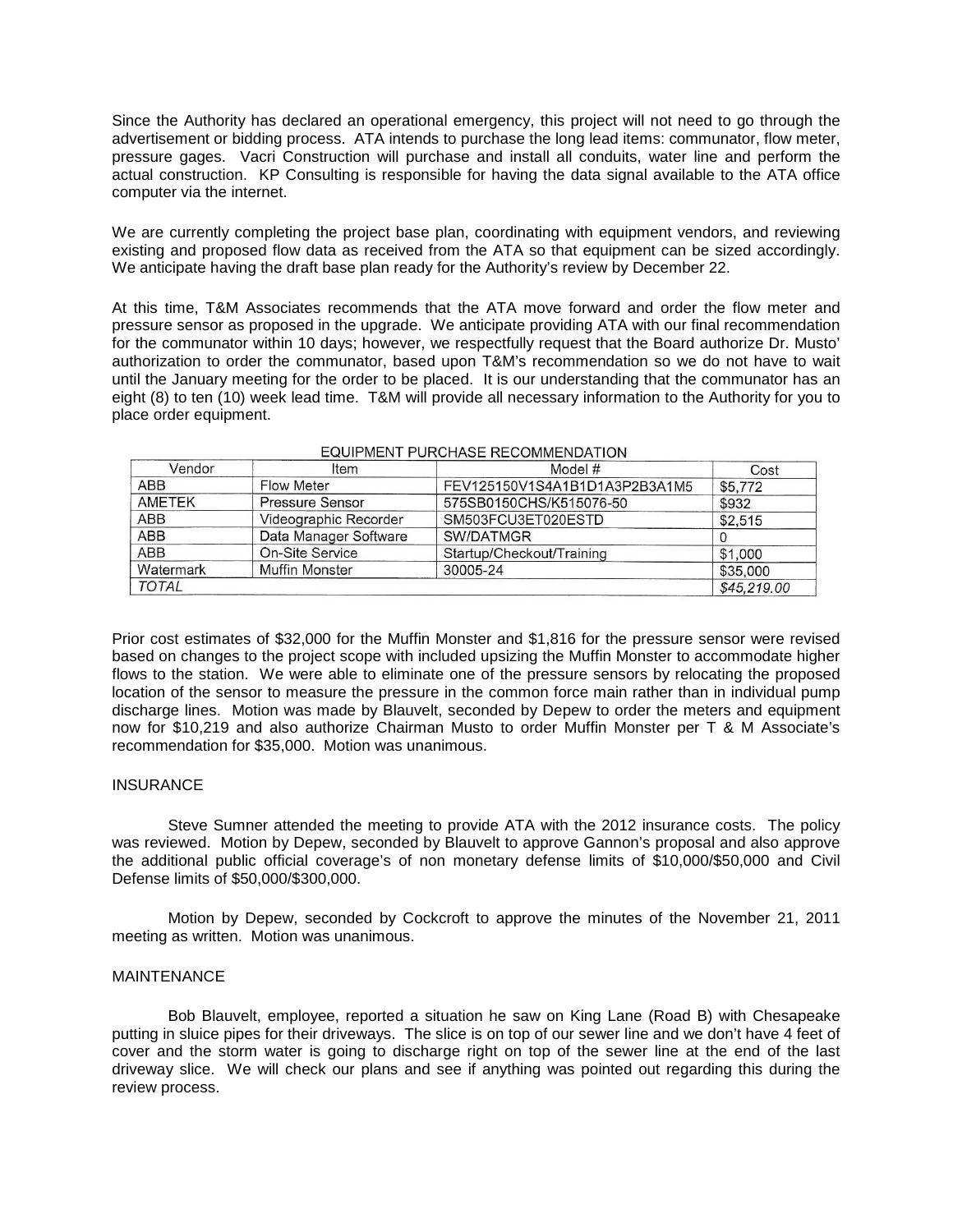Blauvelt stated he contact Athens Borough about smoke testing Hickory Heights and this should be done after the 1<sup>st</sup> of the year. Fluid Kinetics' serviced the pumps at #6 and we have received the seals and O rings. They explained to Blauvelt how to change them out, but he would have Jones in Endicott come down and do the work. Fluid Kinetics' recommended Jones to do it if ATA didn't want to do it ourselves. Blauvelt has contacted Jones and they will get back to him. As soon as we get this done, we can do another draw down test to see if they helped.

 Blauvelt went to the Bunt House and served Mr. Bunt with the notice from Sheriff's office that the house is owned by ATA. He was told to leave within 15 days, which the time period will be up on the 20<sup>th</sup>. Blauvelt is going to house on the  $20<sup>th</sup>$  to see if has left, and will change locks on the  $21<sup>st</sup>$ . ATA will contact Penelec and have the electric placed in our name immediately so no harm is done with frozen pipe. Discussion followed about renting the house or selling. Motions by Depew, seconded by Blauvelt to contact Novak and have them do an appraisal on the property and to sell the house. Motion was carried with Cockcroft abstaining.

#### FINANCIAL

 The following bills were reviewed for payment. Motion by Cockcroft, seconded by Depew to approve the payment of the following bills that total \$59,036.48. Motion was unanimous.

| Aqua Pa. Water                                               | \$27.40     |
|--------------------------------------------------------------|-------------|
| Borough of Sayre                                             | \$2,110.48  |
| Fluid Kinetics', Inc.                                        | \$12,252.00 |
| Gannon Associates                                            | \$375.00    |
| Horn's True Value                                            | \$22.10     |
| Niemiec, Smith & Pellinger                                   | \$240.00    |
| Pa. one Call                                                 | \$7.60      |
| Penelec                                                      | \$1,742.02  |
| Pitney Bowes - purchase power                                | \$100.00    |
| Sweetland Engineering & Associates                           | \$4,499.43  |
| T & M Associates                                             | \$36,162.42 |
| <b>Time Warner Cable</b>                                     | \$41.50     |
| <b>USA Bluebook</b>                                          | \$75.86     |
| <b>Valley Energy</b>                                         | \$95.67     |
| <b>Valley Joint Sewer Authority</b>                          | \$880.00    |
| Valorie Huckabee (annual payroll subscription reimbursement) | \$395.00    |
| <b>TOTAL</b>                                                 | \$59,036.48 |

The 2012 Budget was reviewed. The current rate schedule will stay the same at \$130 per EDU per quarter. The income that is budget also does not include FEMA Housing and any of the hotels. Discussion followed about opening a saving account for future capacity purchase. Motion was made by Cockcroft, seconded by Depew, to approve the 2012 budget, transferring \$50,000 into the new account for future capacity purchase. Motion was unanimous.

 Chairman Musto discussed the calculations for commercial users. The Valley Joint Sewer Authority calculations is 180 gpd use, 16,200 gallons per quarter is an EDU. We charge commercial users 200 gpd, 18,000 gallons per quarter is an EDU. ATA has billed 18,000 per quarter since day 1 of sewer billing, approximately 25 years now. Motion by Depew, seconded by Blauvelt to change the commercial charge to 16,200 to equal an EDU (\$130 a quarter), just like we get bills by V.J.S.A., effective 1/1/12, which will actually bill 4/1/12 at new rate. Motion was unanimous. Chairman Musto will write a press release for the change. Residential user rate will not change.

LEGAL